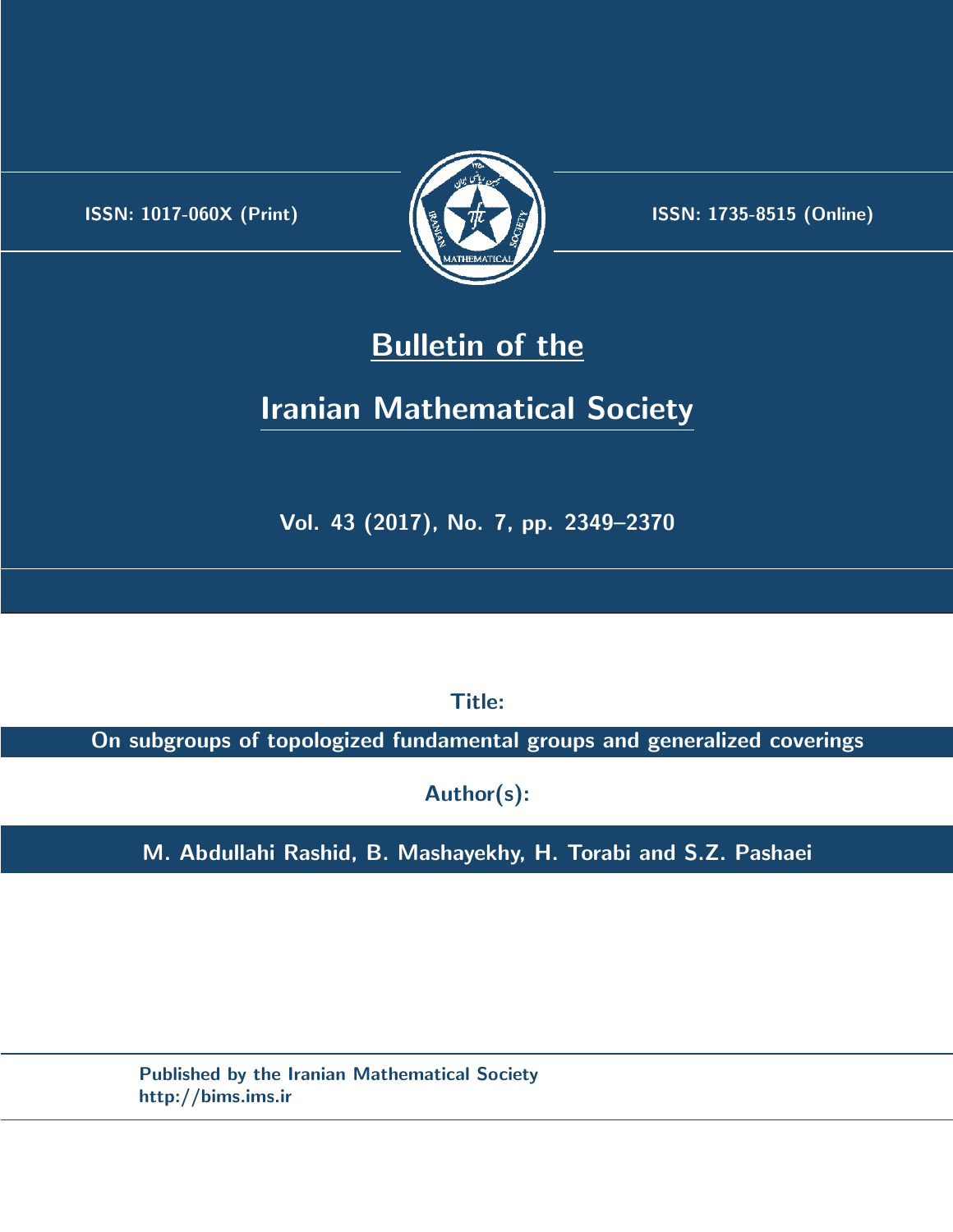Bull. Iranian Math. Soc. Vol. 43 (2017), No. 7, pp. 2349–2370 Online ISSN: 1735-8515

## **ON SUBGROUPS OF TOPOLOGIZED FUNDAMENTAL GROUPS AND GENERALIZED COVERINGS**

M. ABDULLAHI RASHID, B. MASHAYEKHY*∗*, H. TORABI AND S.Z. PASHAEI

(Communicated by Eaman Eftekhary)

Abstract. In this paper, we are interested in studying subgroups of topologized fundamental groups and their influences on generalized covering maps. More precisely, we find some relationships between generalized covering subgroups and the other famous subgroups of the fundamental group equipped with the compact-open topology and the whisker topology. Moreover, we present some conditions under which generalized coverings, semicoverings and coverings are equal.

**Keywords:** Generalized covering, quasitopological fundamental group, whisker topology, semilocally small generated, homotopically Hausdorff. **MSC(2010):** Primary: 57M10; Secondary: 57M12, 57M05, 55Q05.

#### 1. **Introduction**

1.1. **Motivation and history.** We recall that a continuous map  $p : \widetilde{X} \to X$ is a covering map if every point of *X* has an open neighborhood which is evenly covered by *p*. It is well-known that the induced homomorphism  $p_* : \pi_1(\tilde{X}, \tilde{x}) \to$  $\pi_1(X, x)$  is a monomorphism and so  $\pi_1(X, \tilde{x}) \cong p_* \pi_1(X, \tilde{x})$  is a subgroup of  $\pi_1(X, x)$ . Based on some recent works in [\[13](#page-21-0), [19](#page-21-1), [21,](#page-22-0) [20,](#page-22-1) [26\]](#page-22-2) there is a chain of some effective subgroups of the fundamental group  $\pi_1(X, x)$  as follows:

<span id="page-1-0"></span>(1.1) 
$$
\{e\} \leq \pi_1^s(X, x) \leq \pi_1^{sg}(X, x) \leq \overline{\pi_1^{sg}(X, x)} \leq \tilde{\pi}_1^{sp}(X, x) \leq \pi_1^{sp}(X, x) \leq p_* \pi_1(\tilde{X}, \tilde{x}) \leq \pi_1(X, x),
$$

where  $\pi_1^s(X, x)$  is the subgroup of all small loops at  $x$  [\[26](#page-22-2)];  $\pi_1^{sg}(X, x)$  is the subgroup of all small generated loops, i.e., the subgroup generated by the set of lollipops  $\{[\alpha * \beta * \alpha^{-1}][\beta] \in \pi_1^s(X, \alpha(1)), \alpha \in P(X, x)\},\$  where  $P(X, x)$  is the space of all paths with initial point  $x$  [[26\]](#page-22-2);  $\pi_1^{sp}(X, x)$  is the Spanier group of *X*, the intersection of the Spanier subgroups relative to open covers of *X* [\[12](#page-21-2),

*⃝*c 2017 Iranian Mathematical Society

Article electronically published on December 30, 2017.

Received: 7 November 2016, Accepted: 18 April 2017.

*<sup>∗</sup>*Corresponding author.

<sup>2349</sup>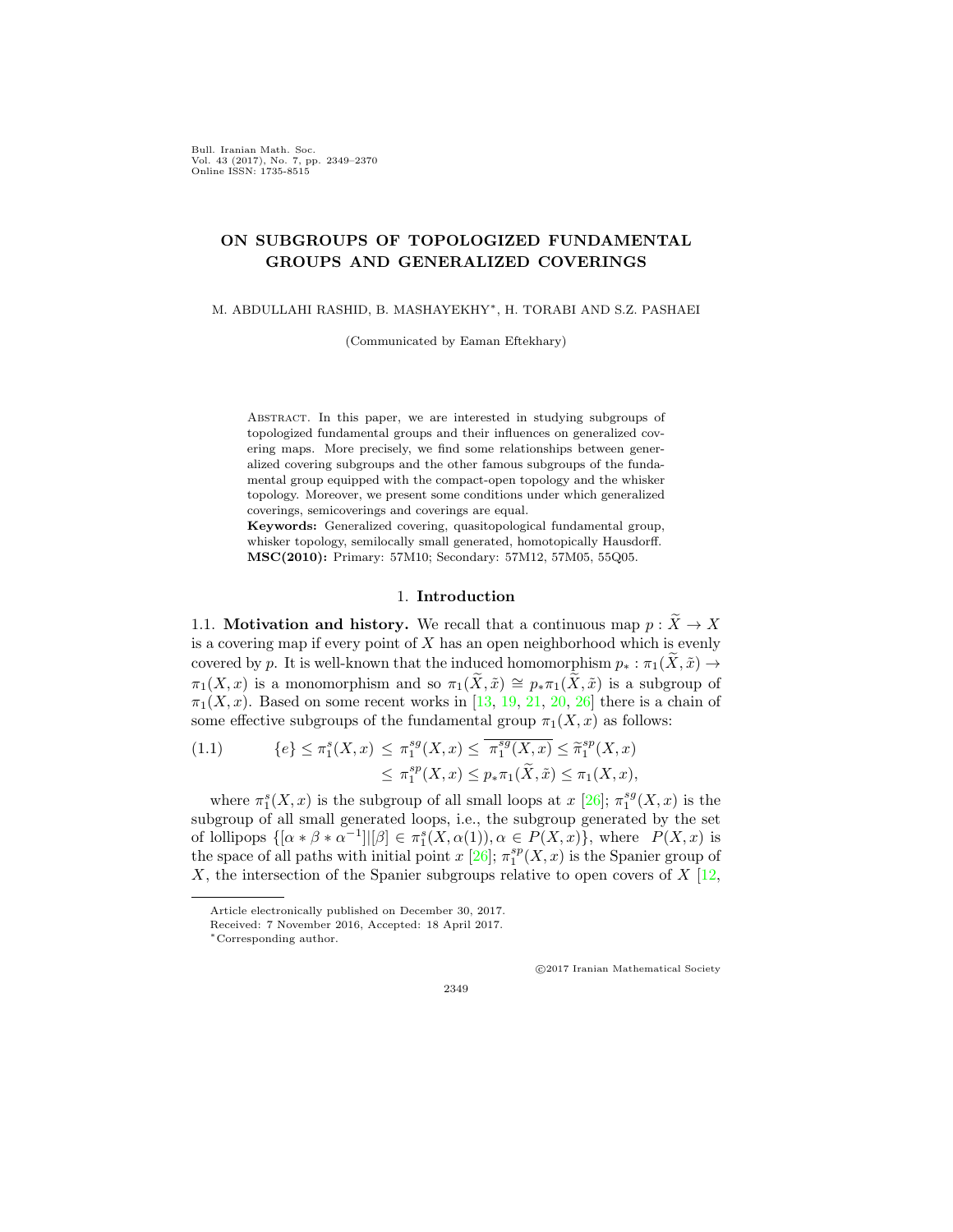Definition 2.3]; and  $\tilde{\pi}_1^{sp}(X, x)$  is the path Spanier group, i.e., the intersection of all path Spanier subgroups  $\widetilde{\pi}_1(\mathcal{V},x)$  where  $\mathcal V$  is a path open cover of *X* [[25](#page-22-3), Section 3. Note that  $\pi_1(X, x)$  in the chain  $(1.1)$  $(1.1)$  is equipped with the quotient topology induced by the compact-open topology.

Some authors extended the notion of covering maps and introduced rigid coverings  $\boxed{2}$ , semicoverings  $\boxed{3}$  and generalized coverings  $\boxed{6}$ ,  $\boxed{13}$  $\boxed{13}$  $\boxed{13}$ . These generalizations focus on keeping some properties of covering maps and eliminating the evenly covered property. Brazas [\[3](#page-21-4)] defined semicoverings by removing the evenly covered property and keeping local homeomorphism and the unique path and homotopy lifting properties. For generalized coverings, the local homeomorphism is replaced with the unique lifting property (see  $[6, 13]$  $[6, 13]$  $[6, 13]$  $[6, 13]$  $[6, 13]$ ). In each case, one of the interesting problems is to classify covering, semicovering and generalized covering spaces with respect to subgroups of the fundamental group. A subgroup *H* of the fundamental group  $\pi_1(X, x)$  is called a covering, semicovering and generalized covering subgroup if there is a covering, semicovering and generalized covering map  $p : (X, \tilde{x}) \to (X, x)$  such that  $H = p_* \pi_1(X, \tilde{x})$ , respectively.

Brazas [[6](#page-21-5), Theorem 2.36] showed that the intersection of any collection of generalized covering subgroups of  $\pi_1(X, x)$  is also a generalized covering subgroup. We give another proof for the above fact in Corollary [2.13](#page-9-0) which is simpler than that of Brazas and denote the intersection of all generalized covering subgroups of  $\pi_1(X, x)$  by  $\pi_1^{gc}(X, x)$ . In Section [2](#page-5-0), we find the location of the subgroup  $\pi_1^{gc}(X,x)$  in the chain ([1.1](#page-1-0)). In fact, we prove that  $\pi_1^{sg}(X, x) \leq \pi_1^{gc}(X, x) \leq \overline{\pi_1^{sg}(X, x)}$  for a locally path connected space *X*. Note that  $\overline{\pi_1^{sg}(X,x)}$  is the topological closure of the subgroup  $\pi_1^{sg}(X,x)$  in the quasitopological fundamental group  $\pi_1^{qtop}(X, x)$ . By the quasitopological fundamental group  $\pi_1^{qtop}(X, x)$  we mean the fundamental group  $\pi_1(X, x)$  equipped with the quotient topology induced by the compact-open topology on the space of continuous based loops at x which makes  $\pi_1^{qtop}(X,x)$  a quasitopological group (see [\[2](#page-21-3), [4](#page-21-6)]). Moreover, we give some examples in which  $\pi_1^{sg}(X,x) \neq \pi_1^{gc}(X,x)$ and  $\pi_1^{gc}(X, x) \neq \pi_1^{sp}(X, x)$ .

It seems interesting to find equivalent conditions for a subgroup *H* of the fundamental group  $\pi_1(X, x)$  to be a covering, semicovering or generalized covering subgroup. Based on some classical results of Spanier [[23\]](#page-22-4) every covering subgroup contains the Spanier group  $\pi_1^{sp}(X,x)$ . Hence for every subgroup  $H \leq \pi_1(X,x)$  if  $\pi_1^{sp}(X,x) \cap H \neq \pi_1^{sp}(X,x)$ , then *H* can not be a covering subgroup. If  $\pi_1^{sp}(X, x) \cap H = \pi_1^{sp}(X, x)$ , then by some results in [\[12](#page-21-2), [21](#page-22-0)] *H* is a covering subgroup if and only if *H* contains an open normal subgroup of  $\pi_1^{qtop}(X,x)$ . For semicovering subgroups, based on some results in [[5](#page-21-7), [25\]](#page-22-3), one can state a similar result, i.e., if  $\tilde{\pi}_1^{sp}(X, x) \cap H \neq \tilde{\pi}_1^{sp}(X, x)$ , then *H* can not be a semicovering subgroup. For locally path connected spaces, if  $\widetilde{\pi}_1^{sp}(X, x) \cap H = \widetilde{\pi}_1^{sp}(X, x)$ , then *H* is a semicovering subgroup if and only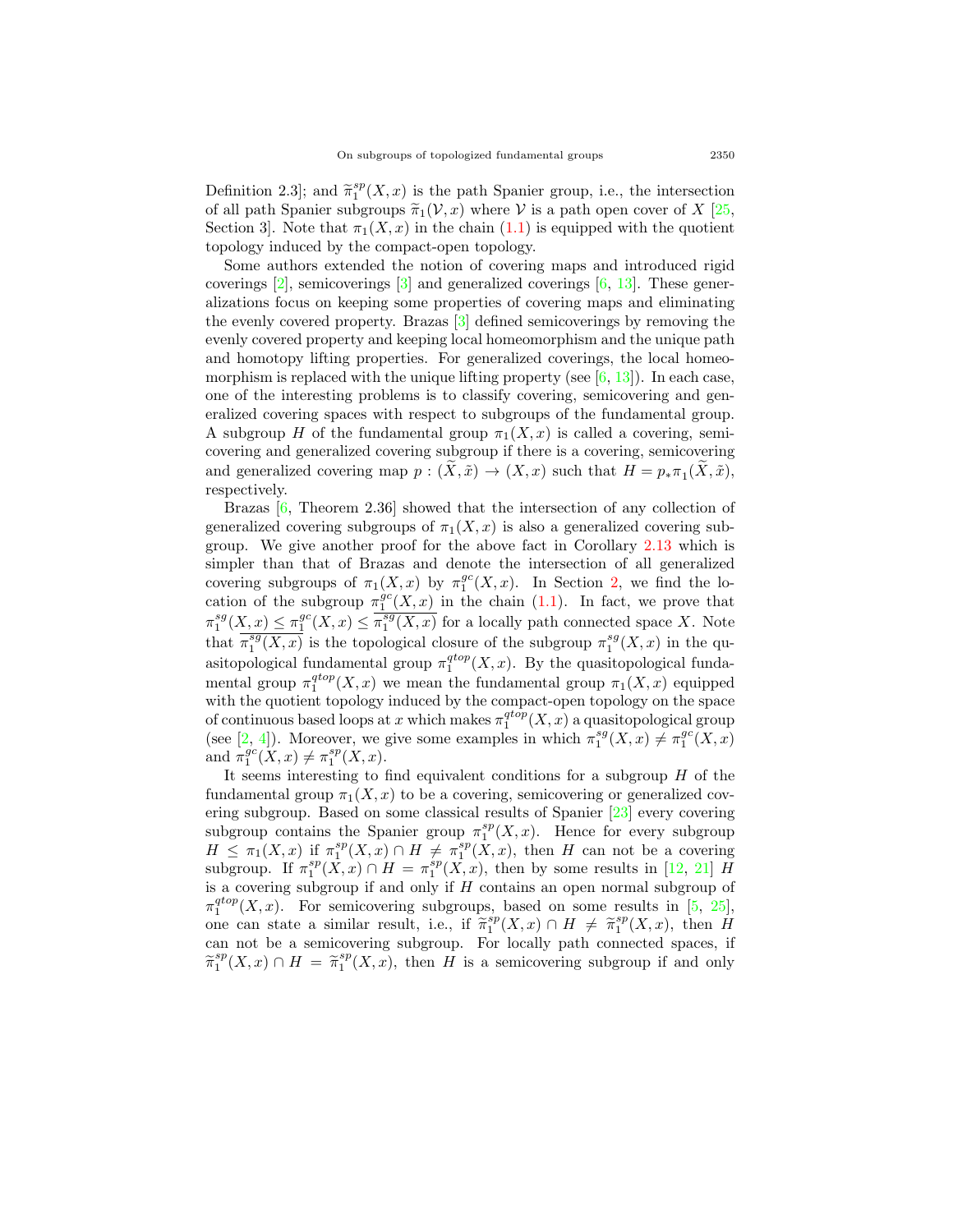if *H* is an open subgroup of  $\pi_1^{qtop}(X, x)$ . In Section [2](#page-5-0), we intend to give a similar result for generalized covering subgroups. In fact, we show that if  $\pi_1^{gc}(X,x) \cap H \neq \pi_1^{\overline{gc}}(X,x)$ , then *H* is not a generalized covering subgroup. If  $\pi_1^{gc}(X,x) \cap H = \pi_1^{gc}(X,x)$ , then *H* is a generalized covering subgroup if and only if  $H = (p_H)_*\pi_1(X_H, e_H)$ , where  $p_H : X_H \to X$  is the end point projection (see Definition [1.3](#page-4-0) for the definition of  $p_H : X_H \to X$ ). Note that Brazas [\[6](#page-21-5), Lemma 5.9] gave two equivalent conditions for the equality  $H = (p_H)_* \pi_1(X_H, e_H)$ .

It is easy to show that the class of all coverings, semicoverings and generalized coverings over *X* forms a category denoted by  $Cov(X)$ ,  $SCov(X)$  and  $G\text{Cov}(X)$ , respectively. By definition,  $Cov(X)$  is a subcategory of  $S\text{Cov}(X)$ . Brazas [\[6](#page-21-5), [5](#page-21-7)] showed that  $Cov(X) = SCov(X) = GCov(X)$  for locally path connected, semi locally simply connected space *X*. Torabi et al. [[24\]](#page-22-5) showed that the first equality can be extended for locally path connected, semilocally small generated spaces, i.e.,  $Cov(X) = SCov(X)$ . In Section [2](#page-5-0), we show that  $SCov(X) = GCov(X)$  for locally path connected, semilocally small generated space *X*.

Spanier [[23,](#page-22-4) p. 82] introduced a different topology on the universal path space *X* which has been called by Brodskiy et al.  $[9]$  $[9]$ , the *whisker topology*, denoted by  $\widetilde{X}^{wh}$ . Note that the topology on the fundamental group  $\pi_1(X, x_0)$ inherits as a subspace of the universal path space  $\widetilde{X}$  with any topology. The fundamental group with the whisker topology is denoted by  $\pi_1^{wh}(X, x_0)$ . They showed that  $\pi_1^{wh}(X, x_0)$  is a topological group when the inverse map is continu-ous [[9](#page-21-8), Proposition 4.20]. Although  $\pi_1^{wh}(X, x_0)$  is not a quasitopological group, in general, we show that it is a homogenous space (Proposition [3.2\)](#page-13-0). In Section [3](#page-12-0), after recalling the whisker topology and presenting some of its properties, we intend to describe its influence on the notion of generalized covering subgroups. Trying to classify the generalized covering subgroups of the fundamental group, we give an example to show that the whisker topology is not suitable for the subject. Moreover, we find some properties of the whisker topology on the qoutient space  $\pi_1^{wh}(X, x_0)/H$ , where *H* is a subgroup of  $\pi_1(X, x_0)$ .

In Section [4,](#page-18-0) we introduce some topological properties in order to preserve the categorical equality between  $Cov(X)$ ,  $SCov(X)$  and  $GCov(X)$ . More precisely, we introduce the notions *semilocally path H-connectedness* and *semilo-* $\textit{cally } H\textit{-connectedness}$  and give their relations to open subgroups of  $\pi_1^{qtop}(X, x_0)$ and  $\pi_1^{wh}(X, x_0)$  in order to show that  $SCov(X) = GCov(X)$  if and only if X is semilocally path *H*-connected, and  $GCov(X) = Cov(X)$  if and only if *X* is semilocally *H*-connected, when  $H = \pi_1^{gc}(X, x_0)$ .

1.2. **Preliminaries.** In this section, for convenience of the reader, we intend to give some technical definitions and results which are used in the sequel.

**Definition 1.1.** Let  $(X, x_0)$  be a pointed topological space and *H* be any subgroup of the fundamental group  $\pi_1(X, x_0)$ .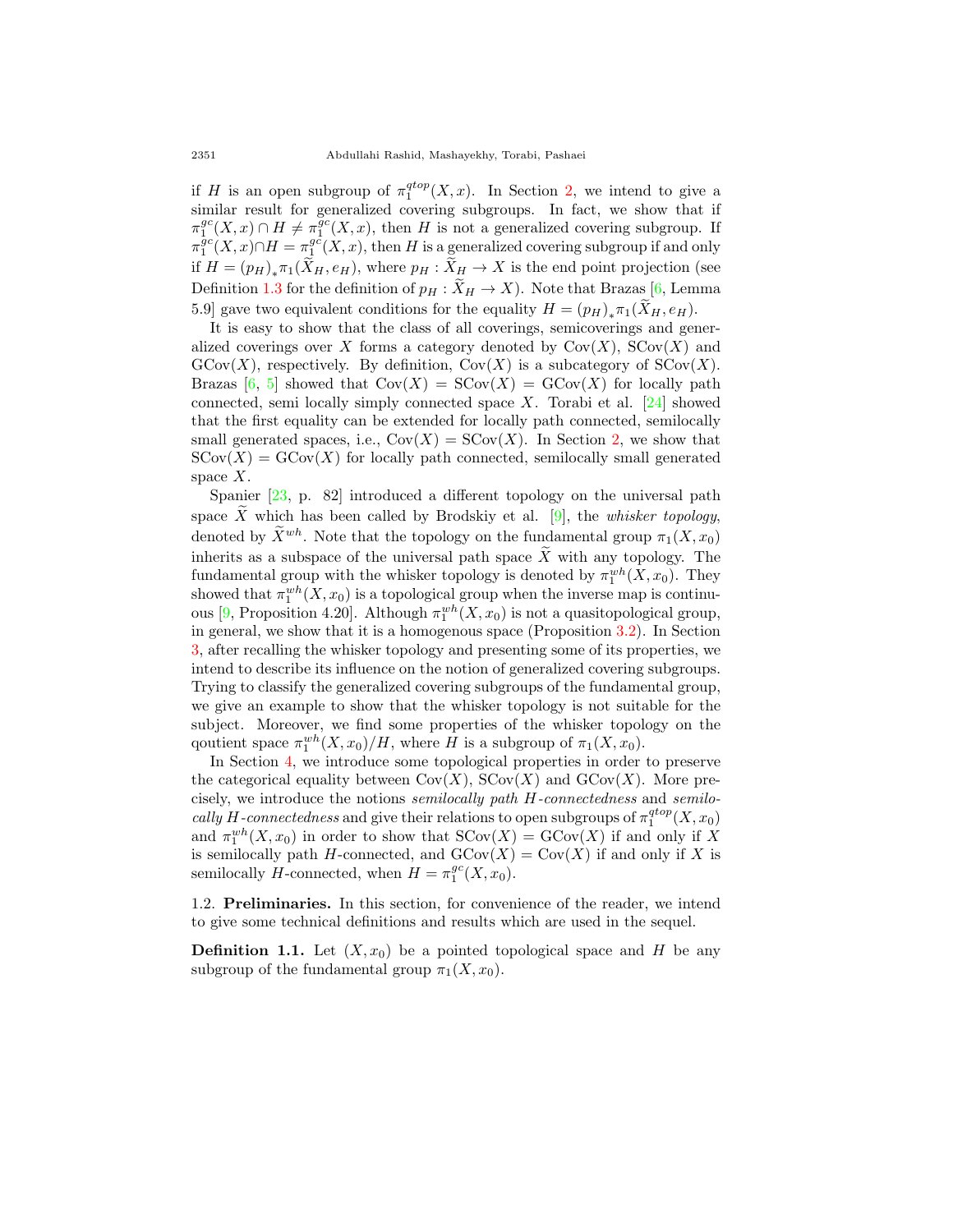- (1) The space *X* is called *homotopically Hausdorff relative to H* if for every path  $\alpha \in P(X, x_0)$  and every  $g \in \pi_1(X, x_0)$  with  $g \notin H$ , there is an open neighborhood *U* of  $\alpha(1)$  for which there is no loop  $\gamma: (I, I) \to (U, \alpha(1))$ such that  $[\alpha * \gamma * \alpha^{-1}] \in Hg$ .
- (2) The space *X* is called *homotopically Hausdorff* if it is homotopically Hausdorff relative to the trivial subgroup  $H = 1$ .
- (3) The space *X* is called *homotopically path Hausdorff relative to H* if for every pair of paths  $\alpha, \beta \in P(X, x_0)$  with  $\alpha(1) = \beta(1)$  and  $[\alpha * \beta^{-1}] \notin H$ , there is an integer  $n \geq 1$  and a sequence of open sets  $U_1, U_2, \ldots, U_{2^{n-1}}$ with  $\alpha([\frac{j-1}{2^{n-1}}, \frac{j}{2^{n-1}}]) \subseteq U_j$  such that if  $\gamma \in P(X, x_0)$  is another path satisfying  $\gamma(\left[\frac{j-1}{2^{n-1}}, \frac{j}{2^{n-1}}\right]) \subseteq U_j$  for  $1 \leq j \leq 2^{n-1}$  and  $\gamma(\frac{j-1}{2^{n-1}}) = \alpha(\frac{j-1}{2^{n-1}})$ for  $1 \leq j \leq 2^{n-1}$ , then  $[\gamma * \beta^{-1}] \notin H$ .
- (4) The space *X* is called *homotopically path Hausdorff* if it is homotopically path Hausdorff relative to the trivial subgroup  $H = 1$ .

Note that the original definition  $[12,$  $[12,$  Definition 2.10 has been stated for only the trivial subgroup.

A non-trivial loop  $\alpha : (I, I) \to (X, x)$  is called small if there exists a representative of the homotopy class  $[\alpha] \in \pi_1(X, x)$  in every open neighborhood *U* of *x*.

**Definition 1.2.** A non-simply connected space *X* is called:

- (1) A *small loop space* if for every  $x \in X$ , any loop  $\alpha : (I, I) \to (X, x)$  is small, i.e.,  $\pi_1(X, x) = \pi_1^s(X, x)$  [[26,](#page-22-2) Definition 2].
- (2) A *semilocally small loop space* if for each  $x \in X$ , there exists an open neighborhood *U* of *x* such that  $i_*\pi_1(U, y) = \pi_1^s(X, y)$ , for all  $y \in U$  [[20](#page-22-1), Definition 4.1].
- (3) A *small generated space* if  $\pi_1(X, x) = \pi_1^{sg}(X, x)$ , for every  $x \in X$  [[24](#page-22-5), Definition 2.10].
- (4) A *semilocally small generated space* if for each  $x \in X$ , there exists an open neighborhood *U* of *x* such that  $i_*\pi_1(U, x) = \pi_1^{sg}(X, x)$  [[24,](#page-22-5) Definition 3.5].
- (5) A *Spanier space* if  $\pi_1(X, x) = \pi_1^{sp}(X, x)$ , for an arbitrary point  $x \in X$ [[19](#page-21-1), Definition 2.1].
- (6) A *semilocally Spanier space* if for each  $x \in X$ , there exists an open neighborhood *U* of *x* such that  $i_*\pi_1(U,x) = \pi_1^{sp}(X,x)$  [[19,](#page-21-1) Definition 4.1].

In order to find equivalent conditions for a subgroup *H* of the fundamental group  $\pi_1(X, x_0)$  to be a generalized covering subgroup we need the following concepts.

<span id="page-4-0"></span>**Definition 1.3.** Let *H* be a subgroup of  $\pi_1(X, x_0)$  and  $P(X, x_0)$  be the path space on *X* beginning at *x*<sub>0</sub>. Consider an equivalence relation  $\sim$ *H* on  $P(X, x_0)$ as follows.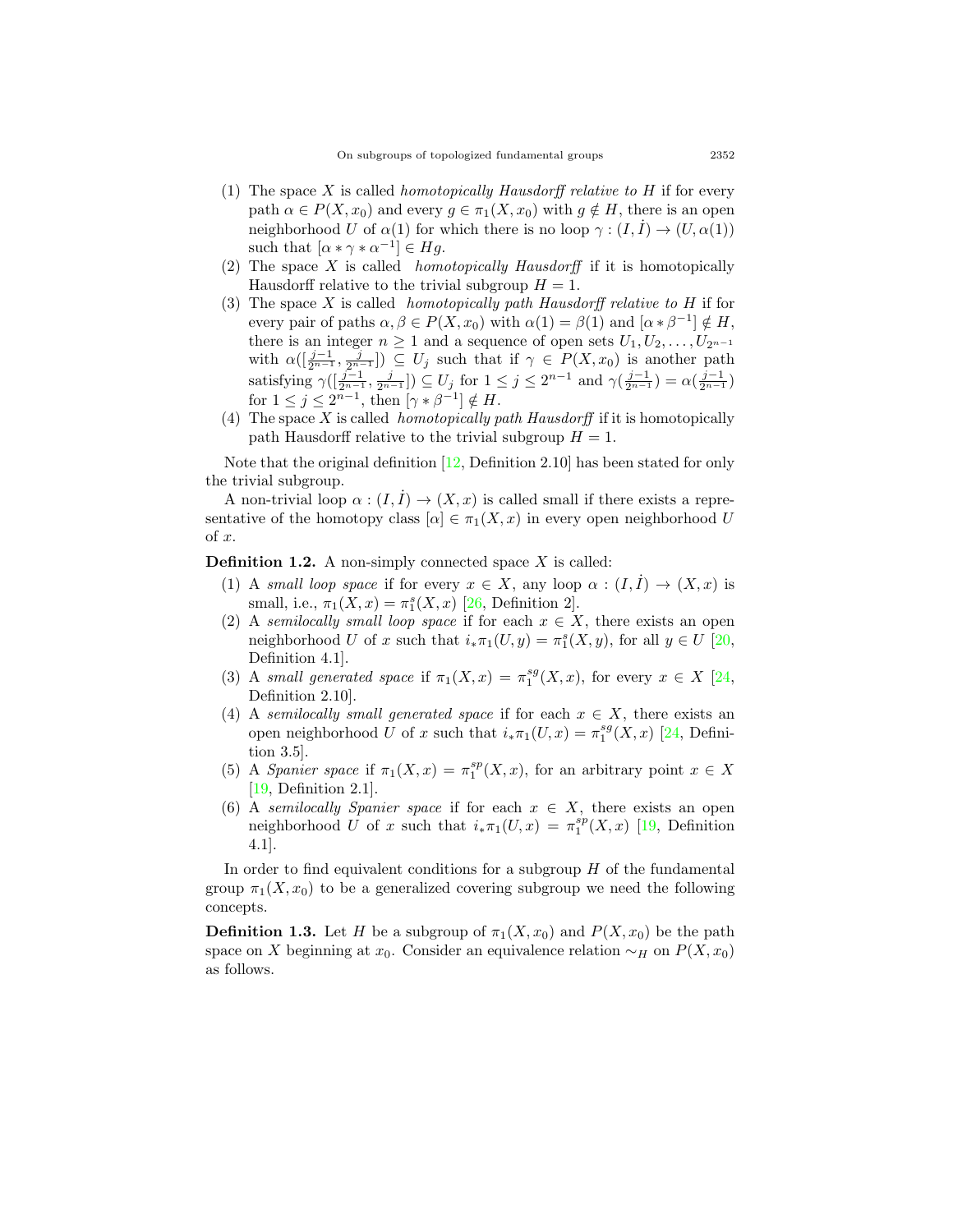$\alpha_1 \sim_H \alpha_2$  if and only if  $\alpha_1(1) = \alpha_2(1)$  and  $[\alpha_1 * \alpha_2^{-1}] \in H$ . The equivalence class of *α* is denoted by  $\langle \alpha \rangle_H$ . One can consider the quotient space  $\tilde{X}_H$  =  $P(X, x_0) / \sim_H$  and the map  $p_H : (\widetilde{X}_H, e_H) \to (X, x_0)$  defined by  $\langle \alpha \rangle_H \mapsto \alpha(1)$ , where  $e_H$  is the class of constant path at  $x_0$ .

If  $\alpha \in P(X, x_0)$  and *U* is an open neighborhood of  $\alpha(1)$ , then a continuation of  $\alpha$  in *U* is a path  $\beta = \alpha * \gamma$ , where  $\gamma$  is a path in *U* with  $\gamma(0) = \alpha(1)$ . Put  $N(\langle \alpha \rangle_H, U) = {\langle \beta \rangle_H \in \widetilde{X}_H \mid \beta \text{ is a continuation of } \alpha \text{ in } U}.$  It is well known that the subsets  $N(\langle \alpha \rangle_H, U)$  form a basis for a topology on  $X_H$  for which the function  $p_H: (X_H, e_H) \to (X, x_0)$  is continuous (see [\[23](#page-22-4), p. 82]). Brodskiy et al.  $[9]$  $[9]$  called this topology on  $\tilde{X}_H$  the whisker topology.

Note that the map  $p_H$  :  $(X_H, e_H) \rightarrow (X, x_0)$  has the path lifting property and if *X* is path connected, then  $p<sub>H</sub>$  is surjective (see [\[23](#page-22-4), p. 83]).

<span id="page-5-1"></span>*Remark* 1.4. In this paper, we use the categories  $Cov(X)$ ,  $SCov(X)$  and  $G\text{Cov}(X)$  the notions such as classical and categorical universal objects of them. It seems necessary to distinguish these notions. For example, it is wellknown that the classical universal object in the category  $Cov(X)$  is the simply connected covering of X, if any. On the other hand, a categorical universal covering is a covering  $p: X \to X$  with the property that for every covering  $q: \widetilde{Y} \to X$  with a path connected space  $\widetilde{Y}$  there exists a unique (up to equivalence) covering  $f : \widetilde{X} \to \widetilde{Y}$  such that  $q \circ f = p$ . The spaces having the classical universal covering are semilocally simply connected and the spaces having the categorical universal covering are called coverable [[21](#page-22-0)].

Throughout the paper, the topological space *X* is assumed to be connected and locally path connected.

## <span id="page-5-0"></span>2. **Generalized covering subgroups of the quasitopological fundamental group**

Universal generalized covering map was introduced by Fischer and Zastrow [[13\]](#page-21-0) and extended to generalized covering maps by Brazas [[6\]](#page-21-5). The definition is based on removing the evenly covered property and keeping the unique lifting property from classical covering maps.

<span id="page-5-2"></span>**Definition 2.1.** A continuous map  $p : (\tilde{X}, \tilde{x}_0) \rightarrow (X, x_0)$  has the *unique lifting property* (UL for abbreviation) if for every connected, locally path connected space  $(Y, y_0)$  and every continuous map  $f : (Y, y_0) \rightarrow (X, x_0)$  with  $f_*\pi_1(Y, y_0) \subseteq p_*\pi_1(\tilde{X}, \tilde{x}_0)$  for  $\tilde{x}_0 \in p^{-1}(x_0)$ , there exists a unique continuous  $\text{map } \tilde{f} : (Y, y_0) \to (\tilde{X}, \tilde{x}_0)$  such that  $p \circ \tilde{f} = f$ . If  $\tilde{X}$  is a connected, locally path connected space and  $p : \tilde{X} \to X$  has UL property, then *p* and  $\tilde{X}$  are called a generalized covering map and a generalized covering space for *X*, respectively. Moreover, a continuous map  $p : (\tilde{X}, \tilde{x}_0) \to (X, x_0)$  has the *unique path lifting*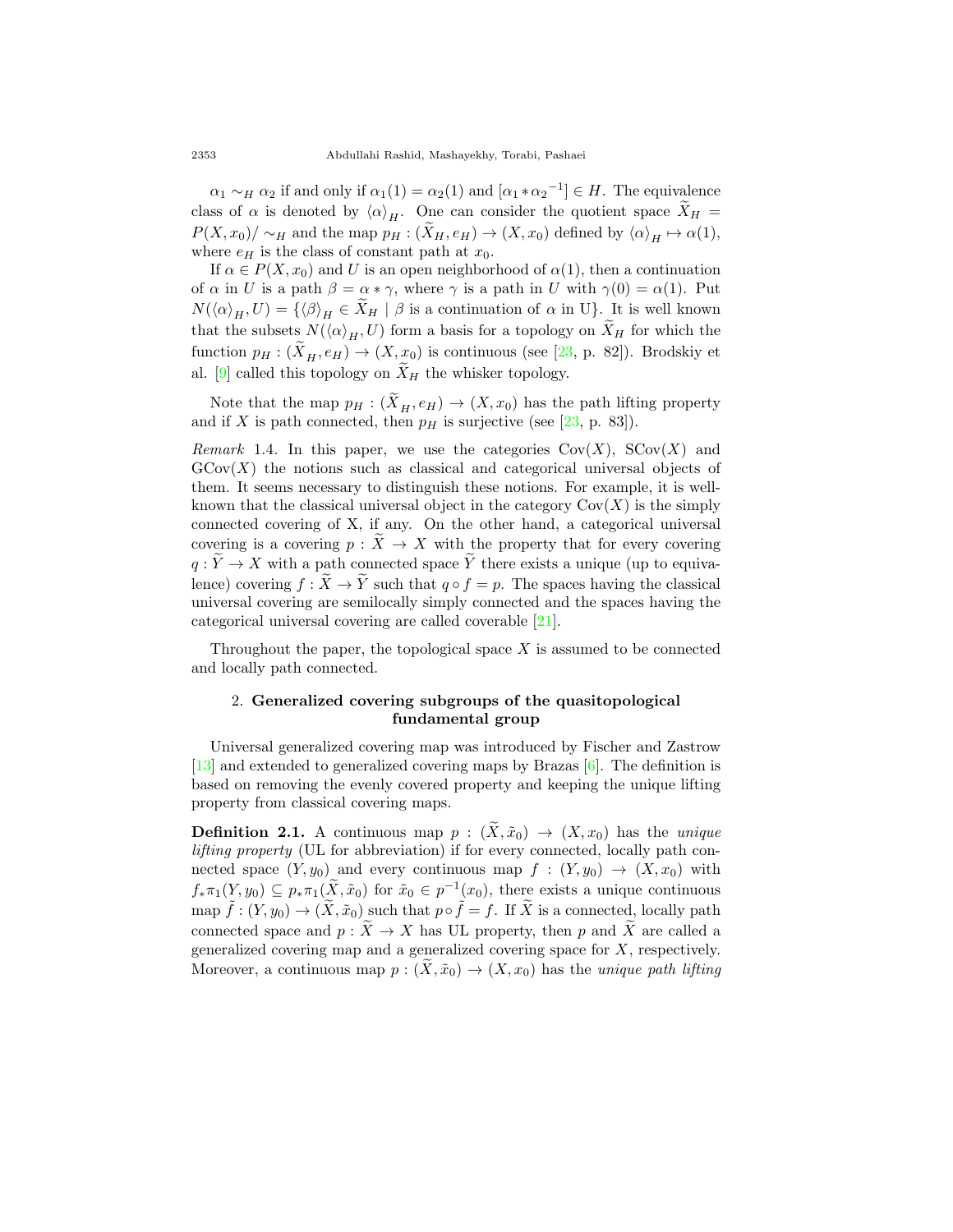*property* (UPL for abbreviation) if it has the UL property with respect to every path  $\alpha: I \to X$ .

<span id="page-6-1"></span>*Remark* 2.2. It is clear that if a map  $p : \widetilde{X} \to X$  has UL property, then it has also UPL property, but the converse does not hold, in general. It will be interesting to find maps which support the equality of UL and UPL properties. Brazas [[6](#page-21-5), Lemma 5.9] showed that the maps  $p_H$  :  $(X_H, e_H) \to (X, x_0)$ , which introduced in Definition [1.3,](#page-4-0) have this condition, i.e., for any subgroup  $H \leq$  $\pi_1(X, x_0)$  the map  $p_H : (X_H, e_H) \to (X, x_0)$  has UL property if and only if it has *UPL* property.

**Definition 2.3.** A subgroup *H* of the fundamental group  $\pi_1(X, x_0)$  is called a generalized covering subgroup of  $\pi_1(X, x_0)$  if there is a generalized covering map  $p: (X, \tilde{x}_0) \to (X, x_0)$  such that  $H = p_* \pi_1(X, \tilde{x}_0)$ . Brazas [[6,](#page-21-5) Theorem 2.36] showed that the intersection of any collection of generalized covering subgroups of  $\pi_1(X, x_0)$  is also a generalized covering subgroup. We denote the intersection of all generalized covering subgroups of  $\pi_1(X, x_0)$  by  $\pi_1^{gc}(X, x_0)$ .

In the following proposition, we show that  $\pi_1^{gc}(X, x_0)$  contains  $\pi_1^{sg}(X, x_0)$  as a subgroup of  $\pi_1(X, x_0)$ .

### <span id="page-6-0"></span>**Proposition 2.4.** For a pointed topological space  $(X, x_0)$ , we have

$$
\pi_1^{sg}(X, x_0) \le \pi_1^{gc}(X, x_0).
$$

*Proof.* Let *g* be any generator of  $\pi_1^{sg}(X, x_0)$ . Then  $g = [\alpha * \omega * \alpha^{-1}]$ , where  $\alpha$ is a path beginning at  $x_0$  and  $\omega$  is a small loop at  $\alpha(1)$ . Suppose  $g \notin H$  for a generalized covering subgroup *H* of  $\pi_1(X, x_0)$ . Since *H* is a generalized covering subgroup of  $\pi_1(X, x_0)$ , by [[13,](#page-21-0) Proposition 6.4], *X* is homotopically Hausdorff relative to *H* and so there exists an open neighborhood  $U_g$  of  $\alpha(1)$  such that there is no loop  $\gamma : (I, I) \to (U_g, \alpha(1))$  with  $[\alpha * \gamma * \alpha^{-1}] \in Hg$ . Since  $\omega$  is a small loop at  $\alpha(1)$ , there exists  $\omega' : (I, I) \to (U_g, \alpha(1))$  such that  $[\omega] = [\omega']$ . Thus  $g = [\alpha * \omega * \alpha^{-1}] = [\alpha * \omega' * \alpha^{-1}]$  which implies that  $[\alpha * \omega' * \alpha^{-1}] \in Hg$ . This is a contradiction to  $X$  being homotopically Hausdorff relative to  $H$ , hence  $\pi_1^{sg}(X, x_0) \leq H$ . Since *H* is an arbitrary generalized covering subgroup, then  $\pi_1^{sg}(X, x_0) \leq \pi_1^{gc}(X, x_0).$ 

In the case of locally path connected and semilocally simply connected spaces, the subgroups in the chain (\*) which are contained in  $\pi_1^{sp}(X, x_0)$  are equal since one can show that  $\pi_1^{sp}(X, x_0) = 1$ . This result comes from the existence of the classical universal covering space. Note that for  $\pi_1^{sp}(X, x_0) = 1$ , the semilocally simply connectedness is not a necessary condition. For instance, Fischer and Zastrow [\[13](#page-21-0), Example 4.15] showed that the Spanier group of the Hawaiian earring, HE, is trivial which implies the existence of the generalized universal covering space for HE, hence the trivial subgroup is a generalized universal covering subgroup, so  $\pi_1^{gc}(HE, x_0) = 1$ , where  $x_0$  is the wedge point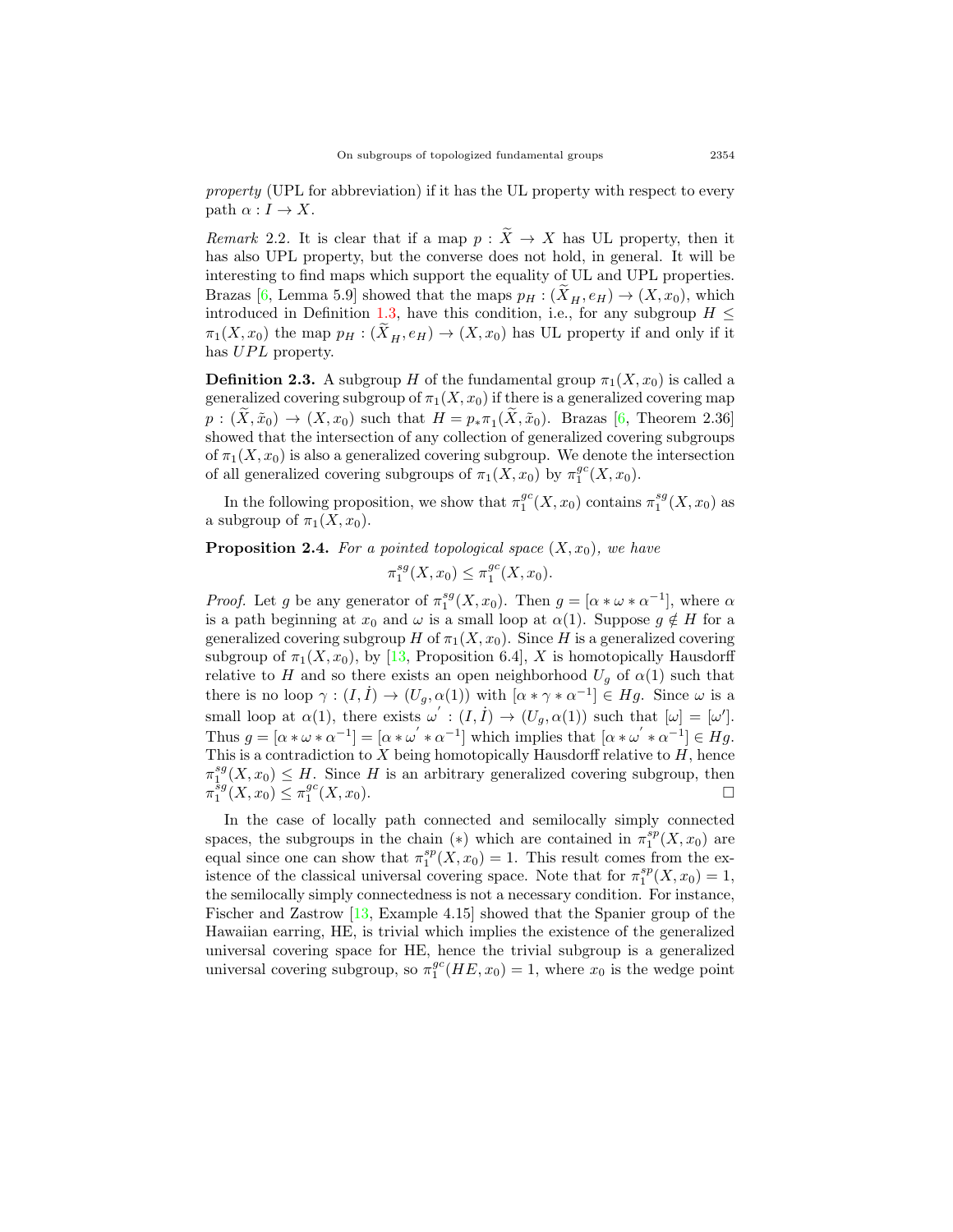(see [[6,](#page-21-5) Theorem 2.36]). Using this fact and the chain (*∗*) it is easy to see that HE is a homotopically Hausdorff space and  $\pi_1^{sg}(HE, x_0) = \pi_1^{gc}(HE, x_0) = 1$ .

**Example 2.5.** To present an example to show that  $\pi_1^{sg}(X, x_0)$  may be a proper subgroup of  $\pi_1^{gc}(X,x_0)$ , consider the space  $RX$  described in [\[27](#page-22-6), Definition 7]. By [[27,](#page-22-6) Theorem 16], *RX* is a metric, path connected, locally path connected and homotopically Hausdorff space and so by  $[12, 26]$  $[12, 26]$  $[12, 26]$  $[12, 26]$   $\pi_1^{sg}(X, x_0) = 1$ , which does not admit a generalized universal covering space, i.e.,  $\pi_1^{gc}(X, x_0) \neq 1$ .

In the following theorem, using the previous proposition, we find the location of the subgroup  $\pi_1^{gc}(X, x_0)$  in the chain (\*).

**Theorem 2.6.** *If*  $(X, x_0)$  *is a locally path connected space, then there exists the following chain of subgroups of*  $\pi_1(X, x_0)$ *.* 

$$
\{e\} \le \pi_1^s(X, x_0) \le \pi_1^{sg}(X, x_0) \le \pi_1^{gc}(X, x_0) \le \overline{\pi_1^{sg}(X, x_0)}
$$
  

$$
\le \widetilde{\pi}_1^{sp}(X, x_0) \le \pi_1^{sp}(X, x_0) \le \pi_1(X, x_0).
$$

*Proof.* Recall from [\[24](#page-22-5), Theorem 2.2] that  $\overline{\{e\}} = \overline{\pi_1^{sg}(X, x_0)}$ . Using Proposi-tion [2.4](#page-6-0), it is enough to show that  $\pi_1^{gc}(X, x_0) \leq \overline{\{e\}}$  $\pi_1^{gc}(X, x_0) \leq \overline{\{e\}}$  $\pi_1^{gc}(X, x_0) \leq \overline{\{e\}}$ . Recall from [1, Proposition 1.4.13] that the closure of a subgroup from a quasitopological group is also a subgroup. Since X is locally path connected and  $\{e\}$  is a closed subgroup of  $\pi_1^{qtop}(X, x_0)$ , by [[7,](#page-21-10) Theorem 11]  $p_H : \widetilde{X}_H \to X$  has  $UPL$  property for  $H = \{e\}$ . Now from Remark [2.2,](#page-6-1)  $\{e\}$  is a generalized covering subgroup and so it is done.  $\Box$ 

**Example 2.7.** As an example of a locally path connected space which supports the inequality  $\pi_1^{gc}(X, x_0) \neq \pi_1^{sp}(X, x_0)$ , consider the space *A* in [\[11](#page-21-11), Fig. 1]. It consists of a rotated topologist's sine curve about its limiting arc, the "central axis", where this surface tends to, and a system of horizontal arc is attached to them so that they become countable dense of radial cross sections to make the space locally path connected at the central arc. Let *a* be any point of central axis. Fischer et al. [\[12](#page-21-2), Proposition 3.2] showed that  $\pi_1^{sp}(A,a) \neq 1$ and *A* is a homotopically path Hausdorff space. Also, they proved that every homotopically path Hausdorff space has the generalized universal covering space [\[12](#page-21-2), Proof of Theorem 2.9]. It means that  $\pi_1^{gc}(A,a) = 1$ .

Brazas [\[6](#page-21-5), Lemma 5.10] gave the following relationship between generalized covering maps and the spaces  $X_H$ .

**Lemma 2.8.** *Suppose*  $\hat{p}: (\hat{X}, \hat{x}) \rightarrow (X, x_0)$  *is a generalized covering map with*  $\hat{p}_*(\pi_1(\hat{X}, \hat{x})) = H$ *. Then there is a homeomorphism*  $h : (\hat{X}, \hat{x}) \to (\hat{X}_H, e_H)$ *such that*  $p_H \circ h = \hat{p}$ *.* 

A semicovering map introduced by Brazas in [\[3](#page-21-4), Definition 3.1] as a local homeomorphism with continuous lifting of paths and homotopies. Then he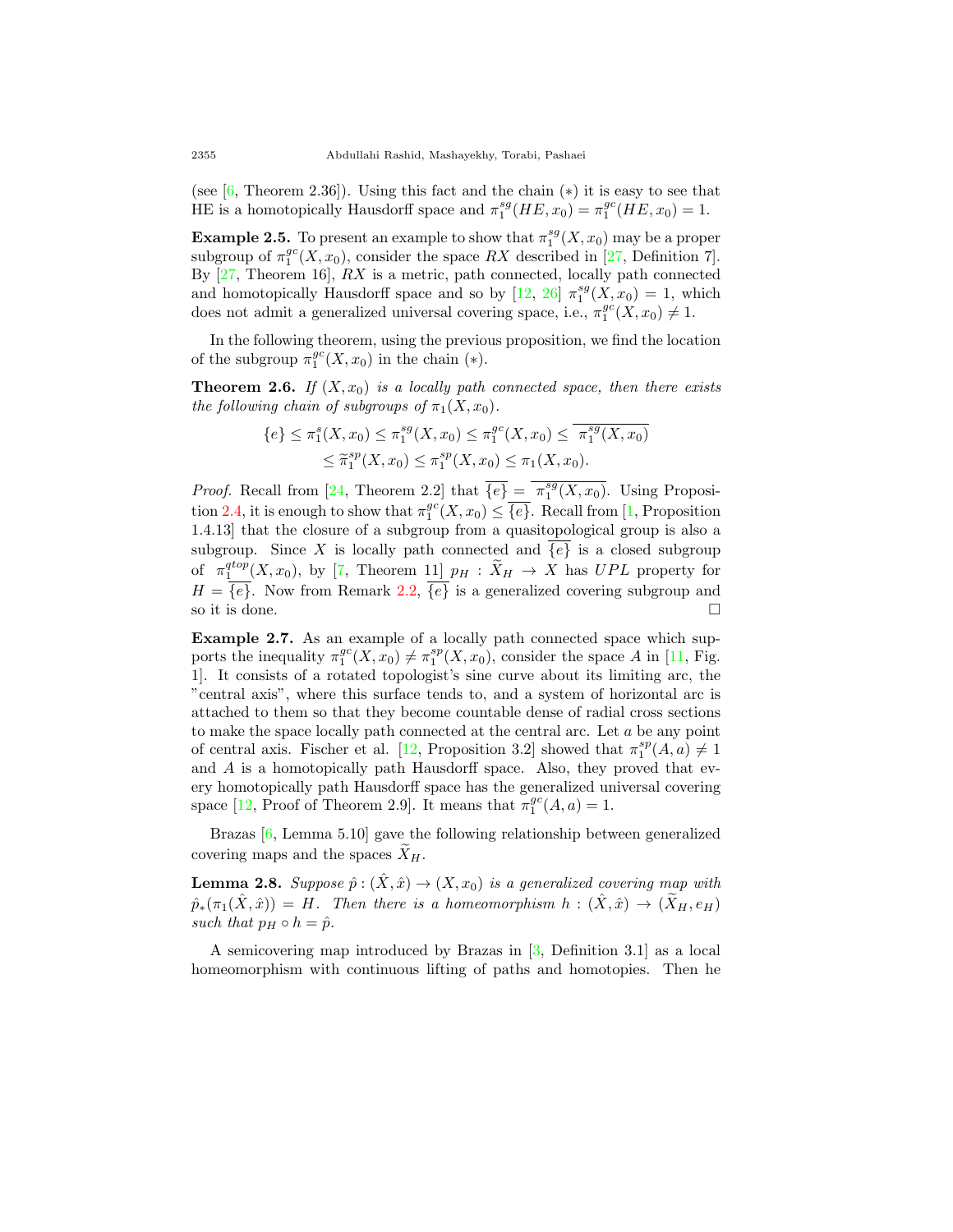[[5,](#page-21-7) Definition 2.4] simplified this definition by showing that the property of continuous lifting of homotopies can obtain from the continuous lifting of paths. Further simplification could be done, such as Kowkabi et al. [[18,](#page-21-12) Theorem 3.2] by showing that the continuous lifting of paths can be replaced with the UPL property. Also, this result can be concluded from a new definition of semicoverings which Klevdal [[16,](#page-21-13) Definition 7] presented and showed that these definitions are equivalent. In this paper, we use a continuous surjective local homeomorphism with *UPL* property as the definition of a semicovering maps.

The following lemma which has been proved in [[17,](#page-21-14) Theorem 3.2], presents a relationship between semicoverings and generalized coverings. We give another proof using some properties of the topologized fundamental group.

<span id="page-8-0"></span>**Lemma 2.9.** *Let p*:  $\widetilde{X} \to X$  *be a semicovering map. Then p has* UL *property. Proof.* Let  $H = p_* \pi_1(\widetilde{X}, \widetilde{x}) \leq \pi_1(X, x_0)$ . Recall from [[5,](#page-21-7) Theorem 3.5] that *H* is an open subgroup of  $\pi_1^{qtop}(X, x_0)$ . Since  $\pi_1^{qtop}(X, x_0)$  is a quasitopological group [[4\]](#page-21-6), *H* is also a closed subgroup of  $\pi_1^{stop}(X, x_0)$  [\[1](#page-21-9), Theorem 1.3.5]. Therefore, by [[7,](#page-21-10) Theorem 11]  $p_H : \widetilde{X}_H \to X$  has UPL property. Now Remark [2.2](#page-6-1) guaranties that *H* is a generalized covering subgroup. Hence it is done. that  $H$  is a generalized covering subgroup. Hence it is done.

The above lemma states that every semicovering map is a generalized covering map for connected locally path connected spaces. Clearly, the converse does not hold in general (see  $[13, \text{Example } 4.15]$  $[13, \text{Example } 4.15]$ ). It seems interesting to find some topological properties which guarantee the converse.

Fischer and Zastrow [[13,](#page-21-0) Lemma 2.3] showed that the map  $p_H : \tilde{X}_H \to X$ is open when  $H = 1$ . One can prove the same result for any subgroup  $H \leq$  $\pi_1(X, x_0)$  with a similar proof; "The projection map  $p_H : \widetilde{X}_H \to X$  is open if and only if *X* is locally path connected". Thus for locally path connected spaces, the projection map  $p<sub>H</sub>$  is a local homeomorphism if and only if it is locally injective (a map  $p: Y \to X$  is called locally injective if for every  $y \in Y$ , there exists an open neighborhood  $U$  of  $y$  such that the restriction of  $p$  on  $U$ is injective).

On the other hand, every map  $p : \tilde{X} \to X$  with UL property is surjective when  $X$  is a path connected space. Hence we have the following proposition.

**Proposition 2.10.** *For a connected locally path connected space X, a generalized covering map*  $p : \widetilde{X} \to X$  *is a semicovering map if and only if it is locally injective.*

Moreover, Fischer and Zastrow [[14](#page-21-15), Lemma 5.5] showed that local homeomorphismness is a sufficient condition for the endpoint projection  $p_H : X_H \rightarrow$ *X* to have UPL property. Hence the following result holds.

**Proposition 2.11.** *For a connected locally path connected space X and any subgroup*  $H \leq \pi_1(X, x_0)$ , the map  $p_H : \widetilde{X}_H \to X$  is a semicovering map if and *only if it is locally injective.*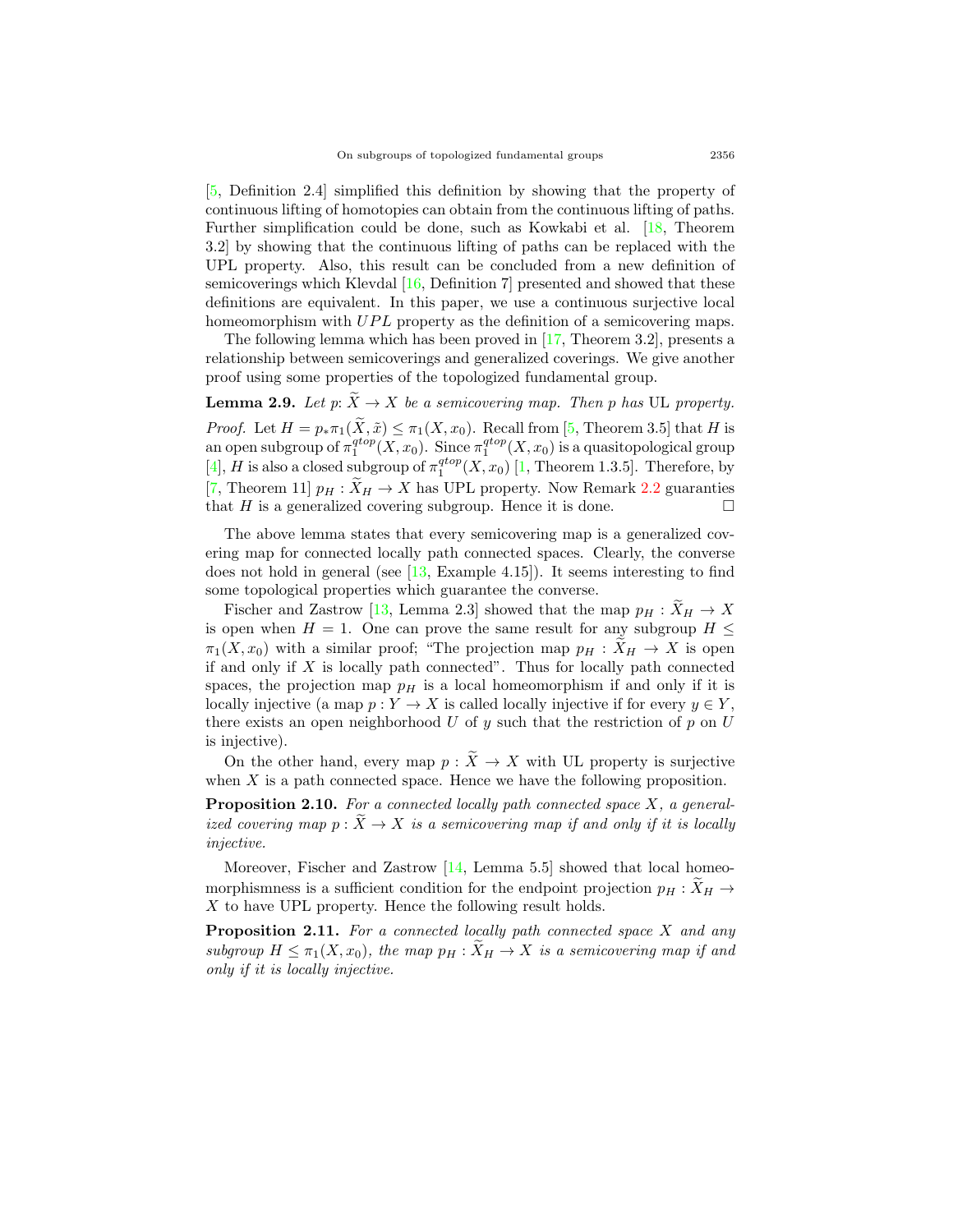In the following lemma, we give necessary and sufficient conditions on a subgroup *H* of  $\pi_1(X, x_0)$  to be a generalized covering subgroup. Note that Fischer and Zastrow [[13,](#page-21-0) Lemma 2.8] stated a result similar to the following for the trivial subgroup  $H = 1$ . Then Brodskiy et al. [\[8](#page-21-16), Proposition 2.18] extended the one side of the inclusion  $(p_H)_*\pi_1(X_H, e_H) \leq H$  for every generalized covering subgroup. In fact, they showed that for a path connected space  $X$ , the map  $p_H : \tilde{X}_H \to X$  has UPL property if and only if  $(p_H)_*\pi_1(\tilde{X}_H, e_H) \leq H$ . The other side is obvious. Recently, Brazas [[6,](#page-21-5) Lemma 5.9] gave two equivalent conditions for the equality  $H = (p_H)_*\pi_1(X_H, \tilde{e}_H)$  (see also [[22,](#page-22-7) Corollary 3.2]). Now, we represent the result with another point of view.

<span id="page-9-1"></span>**Lemma 2.12.** *Suppose that H is a subgroup of the fundamental group*  $\pi_1(X, x_0)$ *.* If  $\pi_1^{gc}(X, x_0) \cap H \neq \pi_1^{gc}(X, x_0)$ , then *H* can not be a generalized *covering subgroup.* If  $\pi_1^{gc}(X,x_0) \cap H = \pi_1^{gc}(X,x_0)$ , then *H* is a generalized *covering subgroup if and only if*  $H = (p_H)_*\pi_1(X_H, e_H)$ *, where*  $p_H : X_H \to X$ *is the end point projection.*

*Proof.* The first part is obvious by the definition of  $\pi_1^{gc}(X, x_0)$ . For the second part, assume that  $\pi_1^{gc}(X, x_0) \cap H = \pi_1^{gc}(X, x_0)$ . We show that if  $(p_H)_*\pi_1(X_H, e_H) \leq H$ , then  $p_H: X_H \to X$  has UPL property and use Re-mark [2.2.](#page-6-1) Let  $\alpha, \beta : (I, 0) \to (\widetilde{X}_H, e_H)$  be two paths with  $\alpha(0) = \beta(0) = e_H$ and  $p_H \circ \alpha = p_H \circ \beta = f$ . For  $s \in (0,1]$  we show that  $\alpha(s) = \beta(s)$ . Let  $\langle \gamma \rangle_H := \alpha(s)$  and  $\langle \mu \rangle_H := \beta(s)$ , where  $\gamma, \mu \in P(X, x_0)$ . Since  $p_H$  has path lifting property,  $\gamma$  and  $\mu$  have standard lifts  $\tilde{\gamma}, \tilde{\mu} : (I,0) \to (X_H, e_H)$ , respectively, i.e.,  $\tilde{\gamma}(t) = \langle \gamma_t \rangle_H$  and  $\tilde{\mu}(t) = \langle \mu_t \rangle_H$  for every  $t \in I$  and  $\delta \rho \delta \gamma(1) = \langle \gamma_1 \rangle_H = \langle \gamma \rangle_H = \alpha(s) \text{ and } \tilde{\mu}(1) = \langle \mu_1 \rangle_H = \langle \mu \rangle_H = \beta(s).$ Clearly  $[\tilde{\gamma} * \alpha^{-1}]_{[0,s]} * \beta]_{[0,s]} * \tilde{\mu}^{-1}] \in \pi_1(\tilde{X}_H, e_H)$ . Then by assumption  $(p_H)_*[\tilde{\gamma} * \alpha^{-1} |_{[0,s]} * \beta |_{[0,s]} * \tilde{\mu}^{-1}] \in H.$  Therefore  $[\gamma * \mu^{-1}] = [\gamma * f^{-1} |_{[0,s]}$  $*f|_{[0,s]} * \mu^{-1}] = [(p_H \circ \tilde{\gamma}) * (p_H \circ \alpha^{-1} |_{[0,s]}) * (p_H \circ \beta |_{[0,s]}) * (p_H \circ \tilde{\mu}^{-1})] \in H$ which implies that  $\langle \gamma \rangle_H = \langle \mu \rangle_H$ .

Brazas [[6,](#page-21-5) Theorem 2.36] using pullbacks showed that the intersection of any collection of generalized covering subgroups of  $\pi_1(X, x_0)$  is also a generalized covering subgroup. In the following, using the above theorem, we give another proof which seems simpler than that of Brazas.

<span id="page-9-0"></span>**Corollary 2.13.** *If*  $\{H_j / j \in J\}$  *is any collection of generalized covering subgroups of*  $\pi_1(X, x_0)$ *, then*  $H = \bigcap_i H_i$  *is a generalized covering subgroup.* 

*Proof.* Using Lemma [2.12,](#page-9-1) it is enough to show that

 $(p_H)_*\pi_1(X_H, e_H) \leq \bigcap_j (p_{H_j})_*\pi_1(X_{H_j}, e_{H_j}) = H.$ 

Let  $[\alpha] = [p_H \circ \tilde{\alpha}] = (p_H)_*[\tilde{\alpha}] \in (p_H)_* \pi_1(X_H, e_H)$ , where  $\tilde{\alpha} : I \to X_H$  is a loop at  $e_H$  with  $\tilde{\alpha}(t) = \langle \beta_t \rangle_H$ . We define  $\tilde{\alpha}_j : I \to X_{H_j}$  by  $\tilde{\alpha}_j(t) = \langle \beta_t \rangle_{H_j}$ , for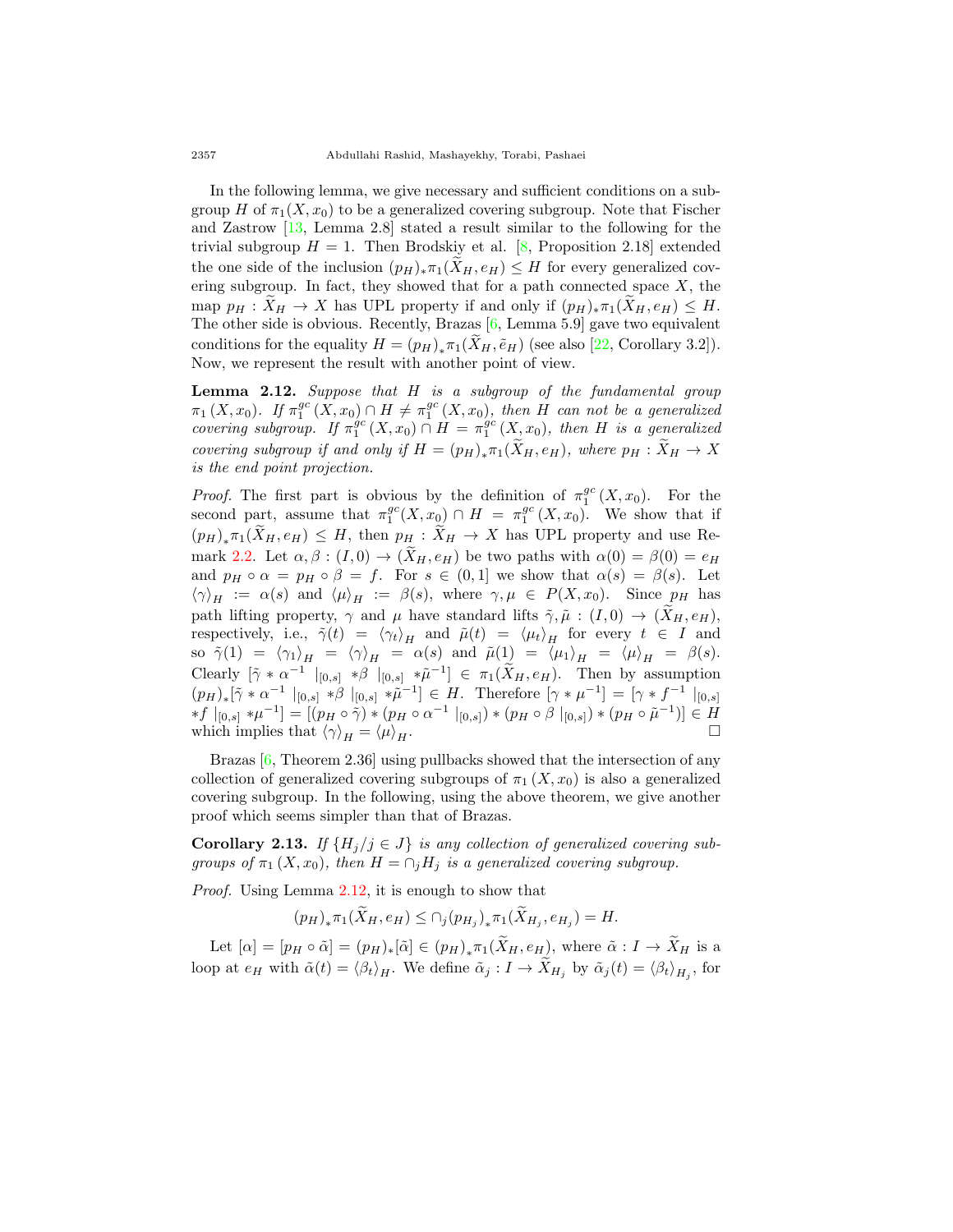every  $j \in J$ . It is clear that  $\tilde{\alpha}_j$  is a loop at  $e_{H_j}$  and  $p_H \circ \tilde{\alpha} = p_{H_j} \circ \tilde{\alpha}_j$ . Thus  $[p_H \circ \tilde{\alpha}] = [p_{H_j} \circ \tilde{\alpha}_j] = [\alpha]$  for every  $j \in J$ . Hence  $(p_H)_* \pi_1(X_H, e_H) \leq H$ .  $\Box$ 

The immediate result of the above corollary is that  $\pi_1^{gc}(X, x_0)$  is a generalized covering subgroup of  $\pi_1(X, x_0)$ . Similarly,  $\pi_1^{sp}(X, x_0)$  and  $\widetilde{\pi}_1^{sp}(X, x_0)$  are also generalized covering subgroups. Moreover, one can find easy to check that every pointed topological space has categorical generalized universal covering subgroup (see Remark [1.4\)](#page-5-1).

Recall that for any subgroup  $H_0$  of the fundamental group  $\pi_1(X, x_0)$ , we have  $H_0 \leq (p_{H_0})_* \pi_1(X_{H_0}, e_{H_0})$ . Hence, using Lemma [2.12,](#page-9-1) if  $H_0$  is not a generalized covering subgroup, then  $H_0 \neq (p_{H_0})_* \pi_1(X_{H_0}, e_{H_0})$ . Put  $H_{i+1} =$  $(p_{H_i})_* \pi_1(X_{H_i}, e_{H_i})$  for any natural number  $i \in \mathbb{N}$  and use again Lemma [2.12](#page-9-1). This process forms an ascending chain of subgroups of the fundamental group. If  $H_i$  is a generalized covering subgroup, then by Lemma [2.12](#page-9-1),  $H_i = H_{i+1}$ which gives the following corollary.

**Corollary 2.14.** Let  $H_0 \leq \pi_1(X, x_0)$  and define  $H_{i+1} = (p_{H_i})_* \pi_1(X_{H_i}, e_{H_i})$  $for\ any\ natural\ number\ i\in\mathbb{N}.\ \ Then\ {H_i\}_{i=0}^\infty\ is\ an\ ascending\ chain\ of\ subgroups$ *of*  $\pi_1(X, x_0)$ *. Moreover,*  $H_i$  *is a generalized covering subgroup of*  $\pi_1(X, x_0)$  *if and only if*  $H_i = H_i$  *for every*  $j \geq i$ *.* 

It is well-known that if *H* is an open subgroup of a quasitopological group and  $H \leq K$ , then K is also an open subgroup. In general, the result for H does not hold when *K* is an open subgroup.

<span id="page-10-0"></span>**Proposition 2.15.** *Let X be a locally path connected space and K be an open subgroup of*  $\pi_1^{qtop}(X, x_0)$  *and*  $H \leq K$  *such that*  $[K : H] < \infty$ *. Then H is an open subgroup of*  $\pi_1^{qtop}(X, x_0)$  *if and only if X is homotopically Hausdorff relative to H.*

*Proof.* Recall from [[26,](#page-22-2) Theorem 4.1] that there is a path open cover  $V$  of X such that  $\tilde{\pi}(V, x_0) \leq K$ . Since  $H \leq K$  and  $[K : H] < \infty$ , one can write K as a disjoint finite union of cosets of *H*, i.e.,  $K = H \cup Hg_1 \cup \cdots \cup Hg_n$ , where  $g_i \notin H$ for all  $1 \leq j \leq n$ . Since *X* is homotopically Hausdorff relative to *H*, for each  $j=1,\ldots,n$  and for every path  $\alpha \in P(X,x_0)$  there is an open neighborhood  $U_j$ of  $\alpha(1) \in X$  such that  $[\alpha * i_* \pi_1(U_j, \alpha(1)) * \alpha^{-1}] \cap Hg_j = \emptyset$ . Fix  $\alpha \in P(X, x_0)$ and put  $U = V_\alpha \cap (\bigcap_{j=1}^n U_j)$ , where  $V_\alpha \in \mathcal{V}$  is the open nieghborhood of  $\alpha(1)$ . Clearly  $\alpha(1) \in U \neq \emptyset$  and  $[\alpha * i_* \pi_1(U_j, \alpha(1)) * \alpha^{-1}] \leq H$ . Now one can construct a path open cover *U* of  $x_0$  such that  $\tilde{\pi}(\mathcal{U}, x_0) \leq H$ , where  $\tilde{\pi}(\mathcal{U}, x_0)$ is the path Spanier subgroup of  $U$  (see [\[25](#page-22-3)] for the definition). [[25,](#page-22-3) Theorem 4.1] implies that *H* is an open subgroup of  $\pi_1^{qtop}(X, x_0)$ . Conversely, since *X* is locally path connected and *H* is an open subgroup of  $\pi_1^{qtop}(X, x_0)$ , then *H* is a semicovering subgroup [[3](#page-21-4), Theorem 3.5]. Therefore, the result comes from Lemma [2.9](#page-8-0).  $\Box$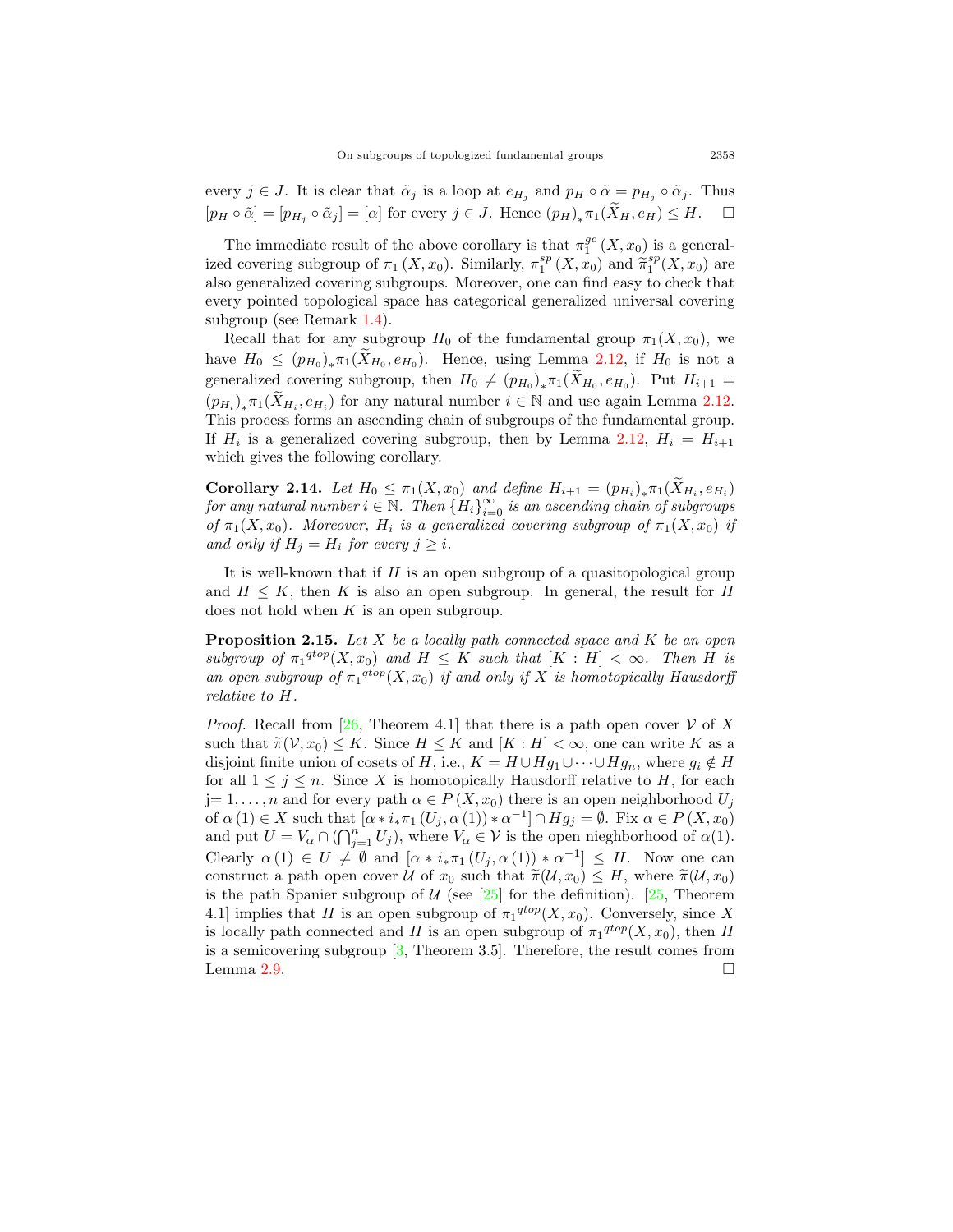Let *X* be a connected, locally path connected space and *H* be a subgroup of  $\pi_1(X, x_0)$ . Then *H* is a semicovering subgroup if and only if it is open in  $\pi_1^{qtop}(X, x_0)$  (see [[5,](#page-21-7) Theorem 3.5]). Using this fact and Proposition [2.15](#page-10-0), we have the following results for semicovering subgroups.

**Corollary 2.16.** *Let X be a connected, locally path connected space and*  $K \leq$  $\pi_1(X, x_0)$  *be a semicovering subgroup. If*  $H \leq K$  *with*  $[K : H] < \infty$ *, then the following statements are equivalent.*

- (1) *X is homotopically Hausdorff relative to H.*
- (2) *H is a generalized covering subgroup.*
- (3) *X is homotopically path Hausdorff relative to H.*
- (4) *H is a semicovering subgroup.*

**Corollary 2.17.** *Let X be a connected, locally path connected space and*  $[\pi_1(X, x_0) : H] < \infty$ , then the following statements are equivalent.

- (1) *X is homotopically Hausdorff relative to H.*
- (2) *H is a generalized covering subgroup.*
- (3) *X is homotopically path Hausdorff relative to H.*
- (4) *H is a semicovering subgroup.*

<span id="page-11-0"></span>*Remark* 2.18*.* The class of all coverings, semicoverings and generalized coverings on *X* forms a category denoted by  $Cov(X)$ ,  $SCov(X)$  and  $GCov(X)$ , respectively. A morphism between two objects  $p : \widetilde{X} \to X$  and  $q : \widetilde{Y} \to X$ is a map  $h: \tilde{Y} \to \tilde{X}$  such that  $p \circ h = q$ . It is easy to see that Cov(*X*) is a subcategory of  $SCov(X)$ . Moreover, Lemma [2.9](#page-8-0) implies the following:

$$
Cov(X) \leq SCov(X) \leq GCov(X).
$$

Existence of universal objects in the above categories is considered by some people. Pakdaman et al. [\[21](#page-22-0), Corollary 3.13] showed that the Spanier covering is the universal object in the category of  $Cov(X)$  for a locally path connected space *X*. Brazas presented a similar result for the category  $SCov(X)$ . He introduced the universal object of the category  $SCov(X)$  in [[3,](#page-21-4) Definition 3.1] and gave properties which support the existence of it [\[3](#page-21-4), Corollary 7.21]. In each case the universal object may not exist, in general. However, in the category  $GCov(X)$  the categorical universal object exists, in general, since it is easy to see from Corollary [2.13](#page-9-0) that  $\pi_1^{gc}(X,x_0)$  is a generalized covering subgroup. It means that the map  $p_H : X_H \to X$  is a generalized covering, when  $H = \pi_1^{gc}(X, x_0)$ . Therefore, we have the following result.

**Corollary 2.19.**  $X_{\pi_1^{gc}(X,x_0)}$  is the categorical universal object in the category  $GCov(X)$ .

Using [\[3](#page-21-4), Corollary 7.2] and [[6,](#page-21-5) Example 5.4] one can conclude easily that  $Cov(X) = SCov(X) = GCov(X)$  for a locally path connected and semilocally simply connected space *X*. Torabi et al.  $[24]$  $[24]$  extended the first equality for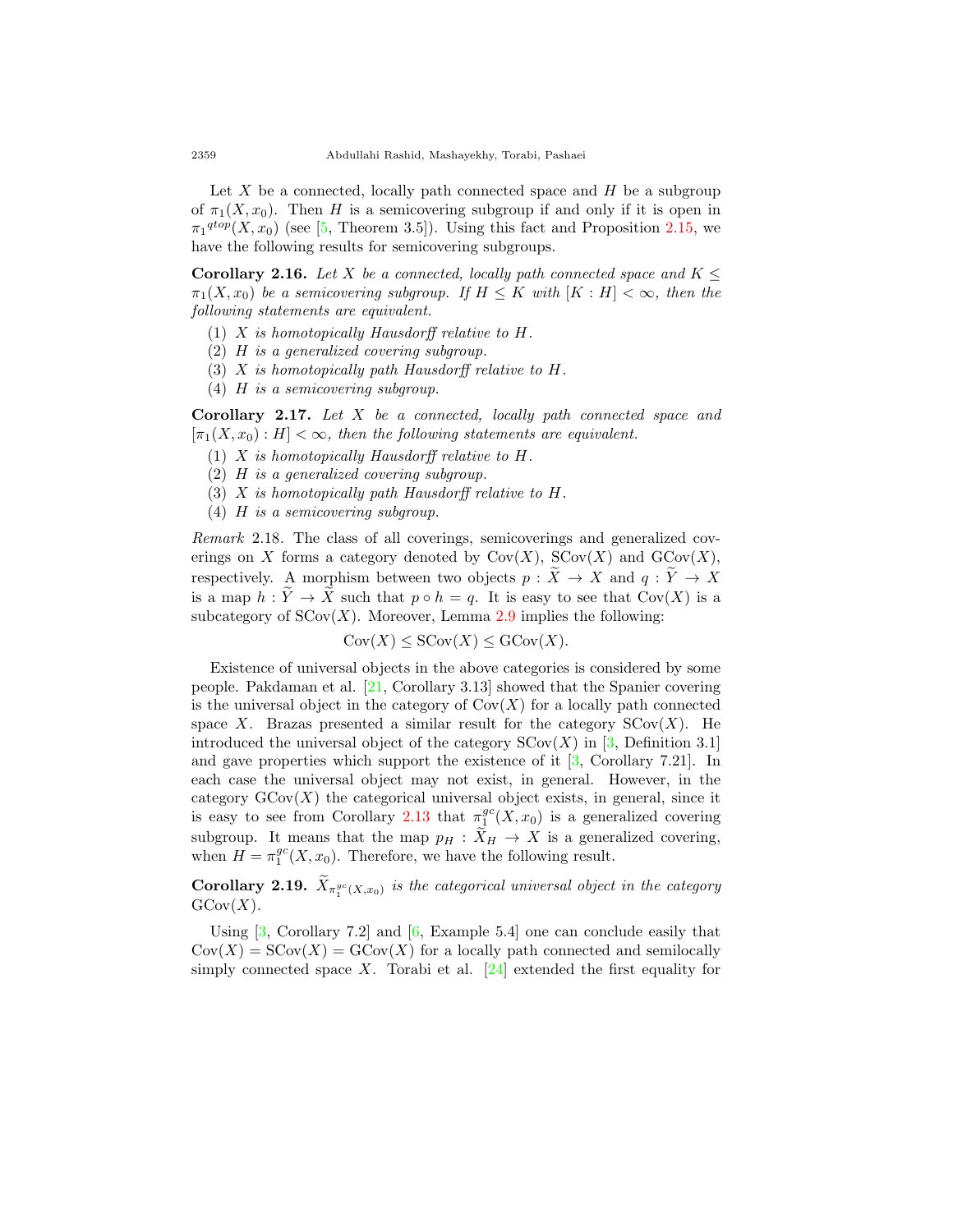locally path connected and semilocally small generated spaces, i.e.,  $Cov(X)$  =  $SCov(X)$ . Now in the following, we extend the result to generalized coverings.

<span id="page-12-1"></span>**Proposition 2.20.** *If X is a connected locally path connected and semilocally small generated space, then*

$$
Cov(X) = SCov(X) = GCov(X).
$$

*Proof.* Since *X* is semilocally small generated, there exists an open cover  $U$  of *X* such that  $\pi(\mathcal{U}, x) = \pi_1^{sg}(X, x) \leq \pi_1^{gc}$  $\int_1^{gc}(X,x)$ . If *H* is a generalized covering subgroup of  $\pi_1(X, x)$ , then  $\pi(\mathcal{U}, x) \leq \pi_1^{gc}$  $_1^{gc}(X, x) \leq H$  which implies that *H* is a covering subgroup of  $\pi_1(X, x)$  [[23,](#page-22-4) Theorem 13]. Hence  $\text{GCov}(X) \leq \text{Cov}(X)$ . The converse holds by Remark [2.18](#page-11-0).  $\Box$ 

The following corollaries seem interesting which are consequences of main results of this section.

**Corollary 2.21.** *If*  $f: Y \to X$  *has*  $UL$  *property and*  $X$  *is semilocally small generated, then f is a local homeomorphism.*

*Proof.* Recall from Definition [2.1](#page-5-2) that  $f: Y \to X$  is a generalized covering map. Hence Proposition [2.20](#page-12-1) implies that  $f: Y \to X$  is a semicovering map.  $\Box$ 

**Corollary 2.22.** *If*  $H \leq \pi_1(X, x_0)$ *, the endpoint projection map*  $p_H : \widetilde{X}_H \to X$ *has UP L property and X is semilocally small generated, then p<sup>H</sup> is a covering map.*

*Proof.* Using Remark [2.2,](#page-6-1)  $p_H : \widetilde{X}_H \to X$  has  $UL$  property. Hence the result holds by Proposition 2.20. holds by Proposition  $2.20$ .

## <span id="page-12-0"></span>3. **On the Whisker Topology and Generalized Covering Maps**

For any pointed topological space  $(X, x_0)$  the whisker topology on the set  $\tilde{X}_e$  (as shown in Definition [1.3\)](#page-4-0) can be induced on  $\pi_1(X, x_0)$  by the bijection  $f: \pi_1(X, x_0) \to p_e^{-1}(x_0)$  defined by  $[\alpha] \mapsto \langle \alpha \rangle_e$ , where *e* is the trivial subgroup of  $\pi_1(X, x_0)$ . The fundamental group with the whisker topology is denoted by  $\pi_1^{wh}(X,x_0)$ . Fischer and Zastrow [\[13](#page-21-0), Lemma 2.1] have shown that the whisker topology is finer than the inherited topology from the compact-open topology on  $\pi_1(X, x_0)$  which is denoted by  $\pi_1^{qtop}(X, x_0)$ . In this section, we intend to present some properties of  $\pi_1^{wh}(X, x_0)$  in comparison with  $\pi_1^{qtop}(X, x_0)$  in order to classify generalized covering subgroups.

At first, it seems necessary to characterize open subsets and open subgroups of  $\pi_1^{wh}(X, x_0)$ .

<span id="page-12-2"></span>**Lemma 3.1.** *The collection*  $\beta = \{[\alpha]i_*\pi_1(U,x_0) \mid [\alpha] \in \pi_1(X,x_0), \text{ where } U\}$ i*s* a*n* o*pen* n*eighborhood* o*f x*0*} forms a basis for the whisker topology on*  $\pi_1(X, x_0)$ *. Moreover, these basis elements are also closed.*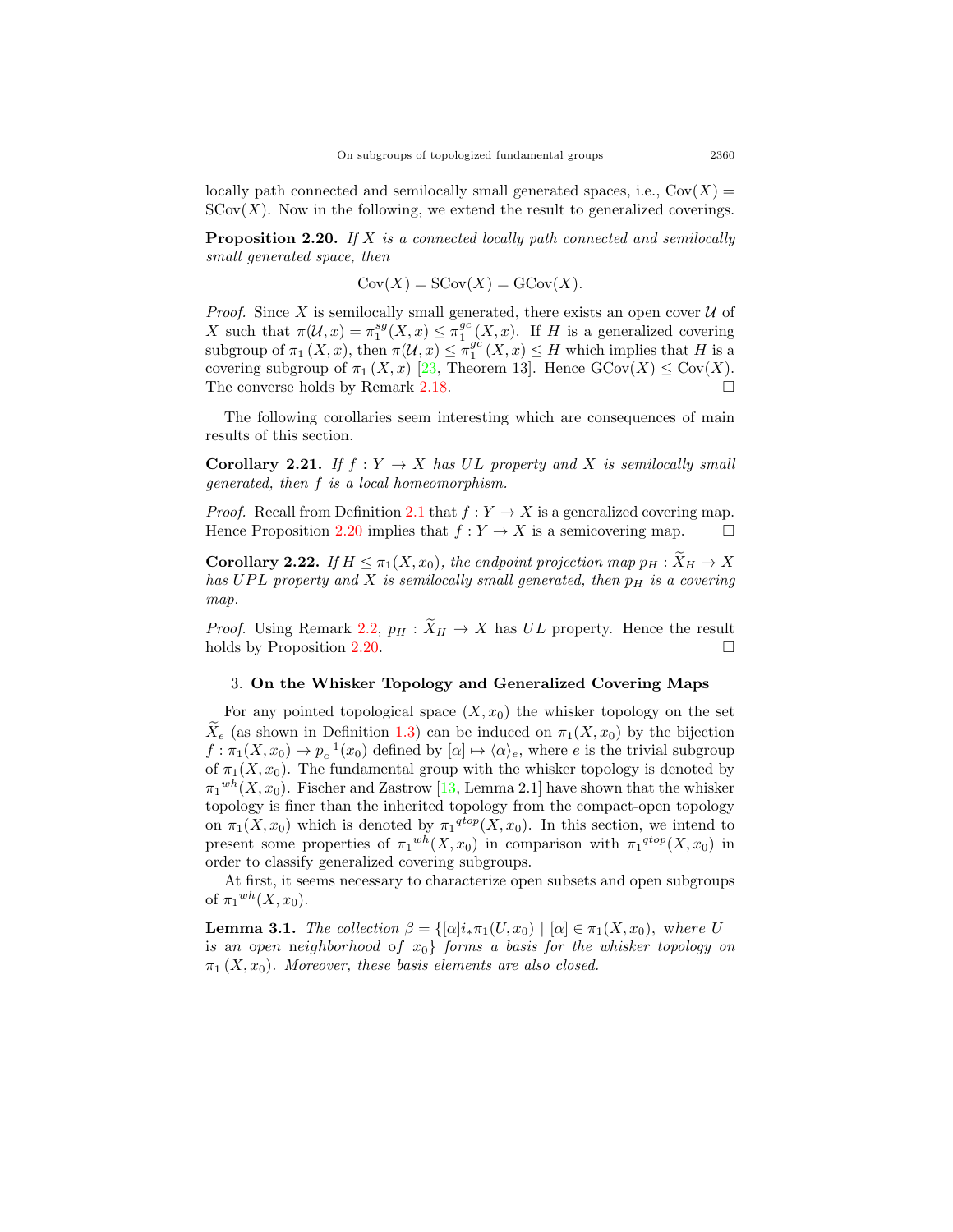*Proof.* Let

 $\beta' = \{N(\langle \gamma \rangle_e, U) \cap p^{-1}(x_0) \mid \langle \gamma \rangle_e \in P(X, x_0) \text{ and } U \text{ is an open subset of } X\}.$ Note that if  $x_0 \notin U$ , then  $N(\langle \gamma \rangle_e, U) \cap p^{-1}(x_0) = \emptyset$ . By definition it is easy to see that  $\beta \subseteq \beta'$ . Let *S* be an open subset of  $\pi_1^{wh}(X, x_0)$  and  $[\alpha] \in S \subseteq$  $\pi_1(X, x_0)$ . Then there exists a basis element  $N(\langle \mu \rangle_e, U) \cap p^{-1}(x_0) \subseteq S$  which contains  $[\alpha]$ . We show that  $[\alpha]i_*\pi_1(U,x_0) \subseteq S$ .

Since  $[\alpha] \in N(\langle \mu \rangle_e, U) \cap p^{-1}(x_0)$ , there exists  $[\eta] \in i_*\pi_1(U, \mu(1))$  such that  $\alpha \simeq \mu * \eta$ . Now for any  $[\xi] \in i_* \pi_1(U, x_0)$  we have:

$$
\alpha * \xi \simeq (\mu * \eta) * \xi \simeq \mu * (\eta * \xi).
$$

Therefore  $[\alpha * \xi] = [\mu * (\eta * \xi)] \in N(\langle \mu \rangle_e, U) \cap p^{-1}(x_0)$ . Hence  $[\alpha]i_* \pi_1(U, x_0) \subseteq$  $N(\langle \mu \rangle_e, U) \cap p^{-1}(x_0) \subseteq S.$ 

Moreover, if  $\beta$  belongs to  $\alpha | i_* \pi_1(U, x_0)$  for any  $\beta | \in \pi_1(X, x_0)$  and some open neighborhood *U* of  $x_0$ , then it is easy to show that  $\beta |i_* \pi_1(U, x_0)|$  $[\alpha]$ *i*<sub>\*</sub> $\pi_1(U, x_0)$  and vise versa. If  $[\beta] \notin [\alpha]$ *i*<sub>\*</sub> $\pi_1(U, x_0)$ , then  $[\beta]$ *i*<sub>\*</sub> $\pi_1(U, x_0)$   $\cap$  $[\alpha]$ *i*<sub>\*</sub> $\pi_1$  (*U, x*<sub>0</sub>) =  $\emptyset$ . Therefore  $[\alpha]$ *i*<sub>\*</sub> $\pi_1$  (*U, x*<sub>0</sub>) is closed in  $\pi_1^{wh}$  (*X, x*<sub>0</sub>). □

Despite  $\pi_1^{wh}(X,x_0)$  is not a topological group in general (it is not even a quasitopological group, for example, in  $\pi_1^{wh}(HE, x_0)$  right translations are not continuous. Let  $g_1$  be the greater circle in  $HE$  and  $r_{g_1} : \pi_1^{wh}(HE, x_0) \rightarrow$  $\pi_1^{wh}(HE, x_0)$  with  $[g] \mapsto [g * g_1]$  be the relative right translation map. Put *U* is the open neighborhood of  $x_0$  with radius  $\frac{1}{3}$ . Suppose that  $r_{g_1}$  is continuous, then there exists an open neighborhood *V* of  $x_0$  such that for every  $[g] \in$ *i*<sup>*∗*</sup>*π*<sub>1</sub>(*V, x*<sub>0</sub>) we have  $[g_1^{-1} * g * g_1] \in i_* \pi_1(U, x_0)$ . Recall from [[10,](#page-21-17) Theorem 2.5] that it is a contradiction), it has some properties of topological groups. The following propositions state some of them. Recall that a non-empty topological space  $X$  is called a  $G$ -space, for a group  $G$ , if it is equipped with an action of *G* on *X*. A *homogeneous space* is a *G*-space on which *G* acts transitively.

## <span id="page-13-0"></span>**Proposition 3.2.**  $\pi_1^{wh}(X, x_0)$  *is a homogenous space.*

*Proof.* Clearly  $\pi_1^{wh}(X, x_0)$  acts on itself by translation. To show transitivity of this action, it is enough to show that the left translations are home-omorphism [\[1](#page-21-9), Corollary 1.3.6]. Let  $\varphi_{\alpha} : \pi_1^{wh}(X, x_0) \to \pi_1^{wh}(X, x_0)$  with  $[\beta] \longmapsto [\alpha * \beta]$ , for any  $\alpha \in \pi_1^{wh}(X, x_0)$ , be a left translation. Clearly  $\varphi_\alpha$  is a bijection. We show that  $\varphi_{\alpha}$  is continuous. Let *U* be an open neighborhood of  $x_0$  in *X* and  $\left[\alpha * \beta\right]$   $i_*\pi_1(U, x_0)$  be an open basis neighborhood of  $\left[\alpha * \beta\right]$  in  $\pi_1^{wh}(X, x_0)$ . It is clear that  $[\beta]$   $i_*\pi_1(U, x_0)$  is an open basis neighborhood of  $[\beta]$  and  $\varphi_{\alpha}([\beta]i_{\ast}\pi_1(U,x_0)) \subseteq [\alpha * \beta]i_{\ast}\pi_1(U,x_0).$ 

An immediate consequence of the above proposition is that every open subgroup of  $\pi_1^{wh}(X, x_0)$  is also closed. Recall that a topological space is called *totally separated* if for every pair of disjoint points there exists a clopen subset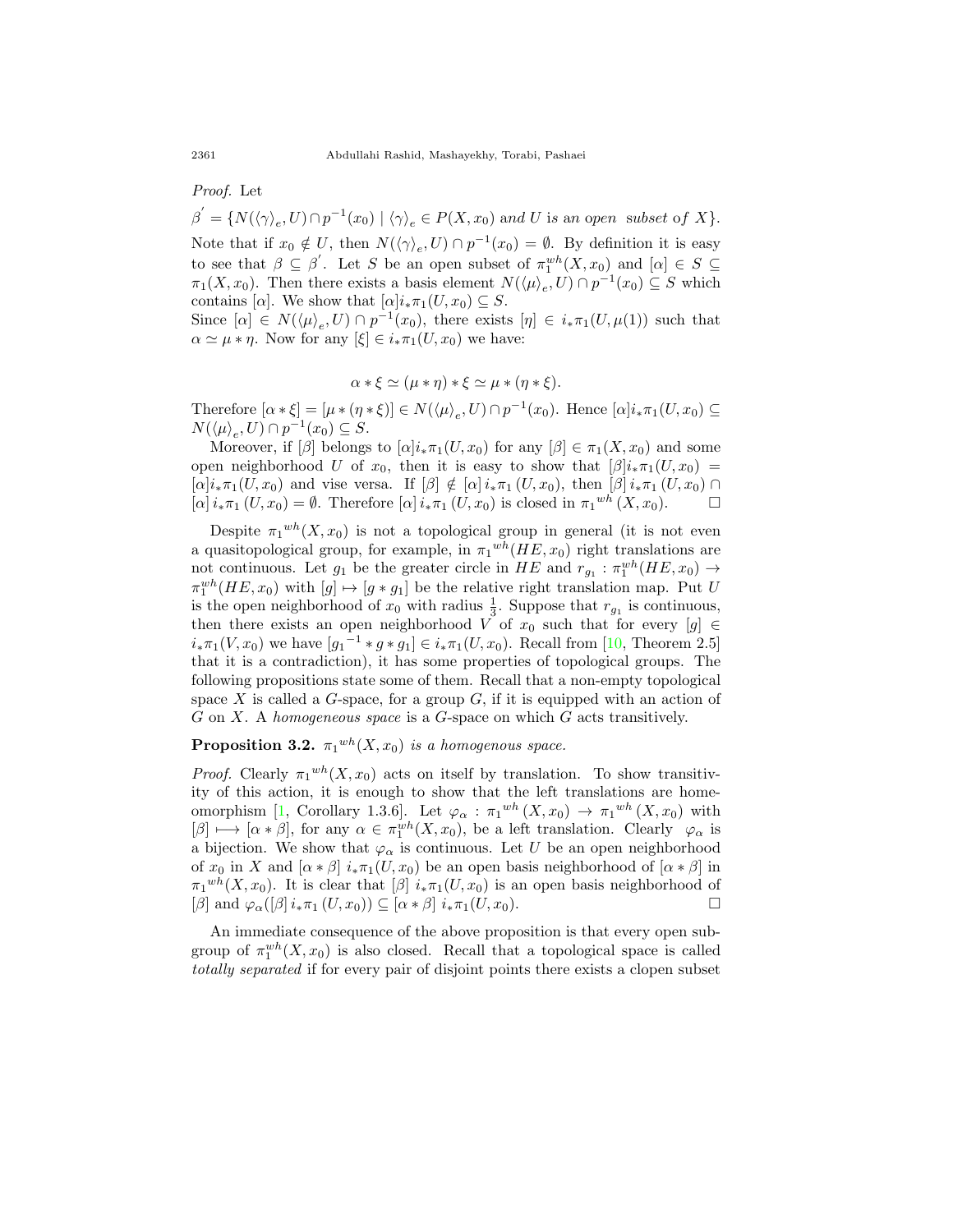which contains one of the points and doesn't contain the other. The following proposition states separation axioms for  $\pi_1^{wh}(X, x_0)$ .

**Proposition 3.3.** *For a connected locally path connected space X, the following statements are equivalent:*

- (i)  $\pi_1^{wh}(X, x_0)$  *is*  $T_0$ *.*
- (ii)  $\pi_1^{wh}(X, x_0)$  *is*  $T_1$ *.*
- (iii)  $\pi_1^{wh}(X, x_0)$  *is*  $T_2$ .
- $(iv)$   $\pi_1^{wh}(X, x_0)$  *is*  $T_3$   $(T_3 = regular + T_1)$ *.*
- (v)  $\pi_1^s(X, x_0) = 1$ .
- (vi)  $\pi_1^{wh}(X, x_0)$  *is totally separated.*

*Moreover,*  $\pi_1^{wh}(X, x_0)$  *is regular, in general.* 

*Proof.* 1)  $\Rightarrow$  2). Let [g], [f]  $\in \pi_1^{wh}(X, x_0)$  and *U* be an open neighborhood of  $x_0$  in  $X$  such that  $[g] \notin [f]i_*\pi_1(U, x_0)$ . We show that  $[f] \notin [g]i_*\pi_1(U, x_0)$ . By contrary suppose  $[f] \in [g]i_*\pi_1(U,x_0)$ , then there exists a loop  $\gamma$  at  $x_0$  with  $\gamma(I) \subseteq U$  such that  $[f] = [g * \gamma]$  and so  $[g] = [f * \gamma^{-1}]$ . Thus, it shows that  $[g] \in [f]i_{\ast} \pi_1(U, x_0)$  which is a contradiction.

2)  $\Rightarrow$  3). Let  $[g], [f] \in \pi_1^{wh}(X, x_0)$  and  $U, V$  be open neighborhoods of  $x_0$  in *X* such that  $[g] \notin [f]i_*\pi_1(V,x_0)$  and  $[f] \notin [g]i_*\pi_1(U,x_0)$ . Put  $W = U \cap V$  and suppose that  $[g] i_* \pi_1(W, x_0) \cap [f] i_* \pi_1(W, x_0) \neq \emptyset$ . Thus, there exist  $[\mu_1], [\mu_2] \in i_* \pi_1 (W, x_0)$  with  $[f * \mu_1] = [g * \mu_2]$ . Hence  $[f] =$  $[g * \mu_2 * \mu_1^{-1}] \in [g] i_* \pi_1 (W, x_0)$  which contradicts to the hypothesis. Therefore,  $[g] i_* \pi_1 (W, x_0) \cap [f] i_* \pi_1 (W, x_0) = \emptyset.$ 

3)  $\Rightarrow$  5). Let  $1 \neq [g] \in \pi_1^{wh}(X, x_0)$ , then there exist open neighborhoods  $U, V$  of  $x_0$  in  $X$  such that  $[g]i_*\pi_1(U, x_0) \cap i_*\pi_1(V, x_0) = \emptyset$ . Thus  $[g] \notin i_*\pi_1(V, x_0)$ . It implies that *g* is not a small loop at  $x_0$ . Therefore  $\pi_1^{s}(X, x_0) = 1.$ 

5) ⇒ 1). Let  $[g], [f] \in \pi_1^{wh}(X, x_0)$  and  $[g] \neq [f]$ . Thus  $[f * g^{-1}] \neq 1$ . Since  $\pi_1^{s}(X, x_0) = 1$ ,  $[f * g^{-1}]$  is not a small loop at  $x_0$ . Therefore, there exists an open neighborhood *V* of  $x_0$  in *X* such that  $[f * g^{-1}] \notin i_* \pi_1(V, x_0)$ , i.e.,  $[f] \notin [g]i_{*}\pi_{1}(V, x_{0}).$ 

1)  $\leftrightarrow$  6). By Lemma [3.1](#page-12-2) for every  $[q] \in \pi_1(X, x_0)$  and each open neighborhood *V* of  $x_0$  in *X*,  $[g]i_*\pi_1(V, x_0)$  is a clopen subset of  $\pi_1^{wh}(X, x_0)$ . Hence if  $\pi_1^{wh}(X,x_0)$  is  $T_0$ , then it is totally separated. The converse holds, in general. To show that 4) is equivalent to the other statements, it is enough to show that  $\pi_1^{wh}(X, x_0)$  is regular, in general. Let *A* be a closed subset of  $\pi_1^{wh}(X, x_0)$  and  $[q] \notin A$ . By definition of closed subsets, there exists an open neighborhood *V* of  $x_0$  in  $X$  such that  $[g]i_*\pi_1(V, x_0) \cap A = \emptyset$ . Define

$$
Ai_*\pi_1(V, x_0) = \cup \{ [f] i_*\pi_1(V, x_0) : [f] \in A \}.
$$

Clearly  $Ai_*\pi_1(V, x_0)$  is an open subset of  $\pi_1^{wh}(X, x_0)$  which contains *A*. It is enough to show that  $[q]$ *i*<sub>*\**</sub> $\pi_1(V, x_0) \cap (Ai_* \pi_1(V, x_0)) = \emptyset$ . Suppose that there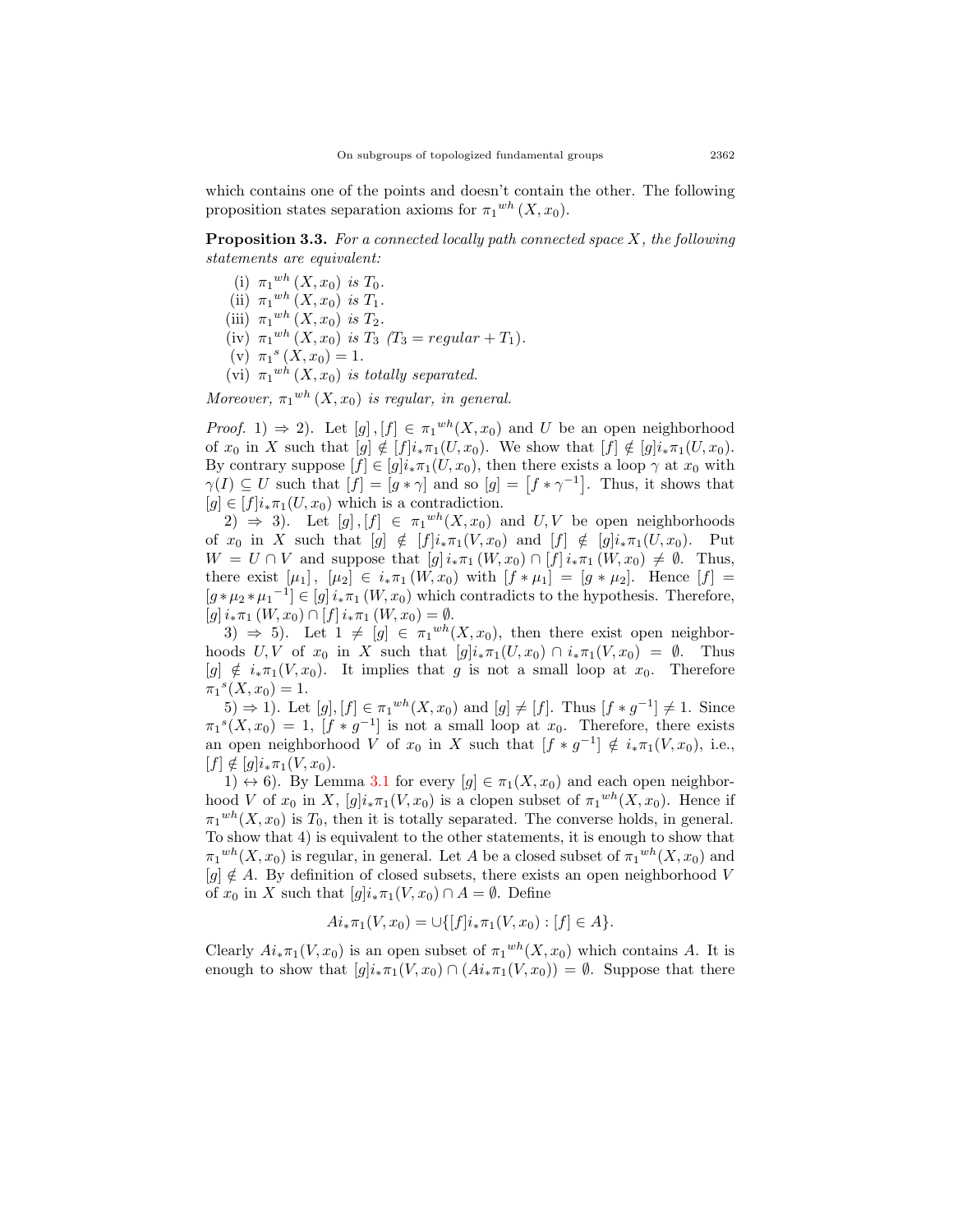exist  $[\mu_1]$ ,  $[\mu_2] \in i_*\pi_1(V, x_0)$  and  $[f] \in A$  such that  $[g * \mu_1] = [f * \mu_2]$ . Then  $[f] = [g * \mu_1 * \mu_2^{-1}] \in [g] i_*\pi_1(V, x_0)$  a contradiction.  $[f] = [g * \mu_1 * \mu_2^{-1}] \in [g]i_* \pi_1(V, x_0)$  a contradiction. □

It is well-known that the fibers of a covering map are homeomorphic. This fact may not be true in the case of generalized covering maps. As an example, consider the Hawaiian earring that has generalized universal covering map [\[13](#page-21-0), Example 4.15].

Let  $x_0 \in HE$  be the wedge point of all circles in  $HE$ . Clearly  $HE$  is semilocally simply connected at each of its points but does not at  $x_0 \in HE$ . Then  $\pi_1^{wh}(HE, x_0)$  is not discrete and  $\pi_1^{wh}(HE, x)$  is discrete in each other point  $x \in HE$  [\[9](#page-21-8), Proposition 4.21]. This shows that the fibers  $p^{-1}(x_0)$  and  $p^{-1}(x)$  are not homeomorphic in the whisker topology. Fischer and Zastrow also showed that for generalized universal covering maps, fibers have the same cardinality. In the following proposition, we extend the result for any subgroup of  $\pi_1(X, x_0)$ .

<span id="page-15-0"></span>**Proposition 3.4.** *For a connected, locally path connected space X, let*  $H \leq$  $\pi_1(X, x_0)$  *and*  $p_H : \tilde{X}_H \to X$  *be the endpoint projection*  $(p_H(\langle \alpha \rangle_H) = \alpha(1))$ *. Then all fibers over each points of X have the same cardinality.*

*Proof.* Let  $x, y \in X$  and define  $\psi : (p_H)^{-1}(x) \to (p_H)^{-1}(y)$  by  $\langle \alpha \rangle_H \mapsto$  $\langle \alpha * \gamma \rangle_H$ , where  $\gamma : I \to X$  is a path from *x* to *y*. It is easy to show that  $\psi$  is a well-defined bijection.

**Corollary 3.5.** *Let*  $H \leq \pi_1(X, x_0)$ *, then*  $|p_H^{-1}(x_0)| = [\pi_1(X, x_0) : H]$ *.* 

Virk and Zastrow [[27\]](#page-22-6) presented an example of a space *X* which is homotopically Hausdorff but doesn't admit a generalized universal covering. In the following theorem, we show that a sufficient condition on a homotopically Hausdorff relative to *H* space to admit *H* as a generalized covering subgroup is that *H* to be a dense subgroup in  $\pi_1^{wh}(X, x_0)$ .

**Theorem 3.6.** *Let X be homotopically Hausdorff relative to H and H be a dense subgroup of*  $\pi_1^{wh}(X, x_0)$ *. Then*  $p_H : \widetilde{X}_H \to X$  *has* UPL *property.* 

*Proof.* Suppose  $p_H : \widetilde{X}_H \to X$  doesn't have UPL property and let  $\alpha \in P(X, x_0)$ be a path with a lift  $\beta: I \to \tilde{X}_H$ ,  $\beta(t) = \langle \beta_t \rangle_H$ ,  $\beta(0) = \tilde{x}_H = \tilde{\alpha}(0)$  distinct from its standard lift  $\tilde{\alpha}(t) = \langle \alpha_t \rangle_H$ . Then there is  $t_0 \in (0,1]$  such that  $\beta(t_0) \neq$  $\widetilde{\alpha}(t_0)$ . Thus  $\langle \alpha_{t_0} \rangle_H \neq \langle \beta_{t_0} \rangle_H$  and so  $[\alpha_{t_0} * \beta_{t_0}^{-1}] \notin H$ . Since X is homotopically Hausdorff relative to  $H$ , there is an open neighborhood  $U$  of  $x_0$  such that  $i_*\pi_1(U, x_0) \cap [\alpha_{t_0} * \beta_{t_0}^{-1}]H = \emptyset$  which implies that  $[\beta_{t_0} * \alpha_{t_0}^{-1}]i_*\pi_1(U, x_0) \cap H = \emptyset$ . This contradicts to the density of *H* in  $\pi_1^{wh}(X, x_0)$ . □

**Corollary 3.7.** Let H be a dense subgroup of  $\pi_1^{wh}(X, x_0)$ , then the map  $p_H$ :  $\widetilde{X}_H \rightarrow X$  *is a generalized covering map (or equivalently H is a generalized covering subgroup) if and only if X is homotopically Hausdorff relative to H.*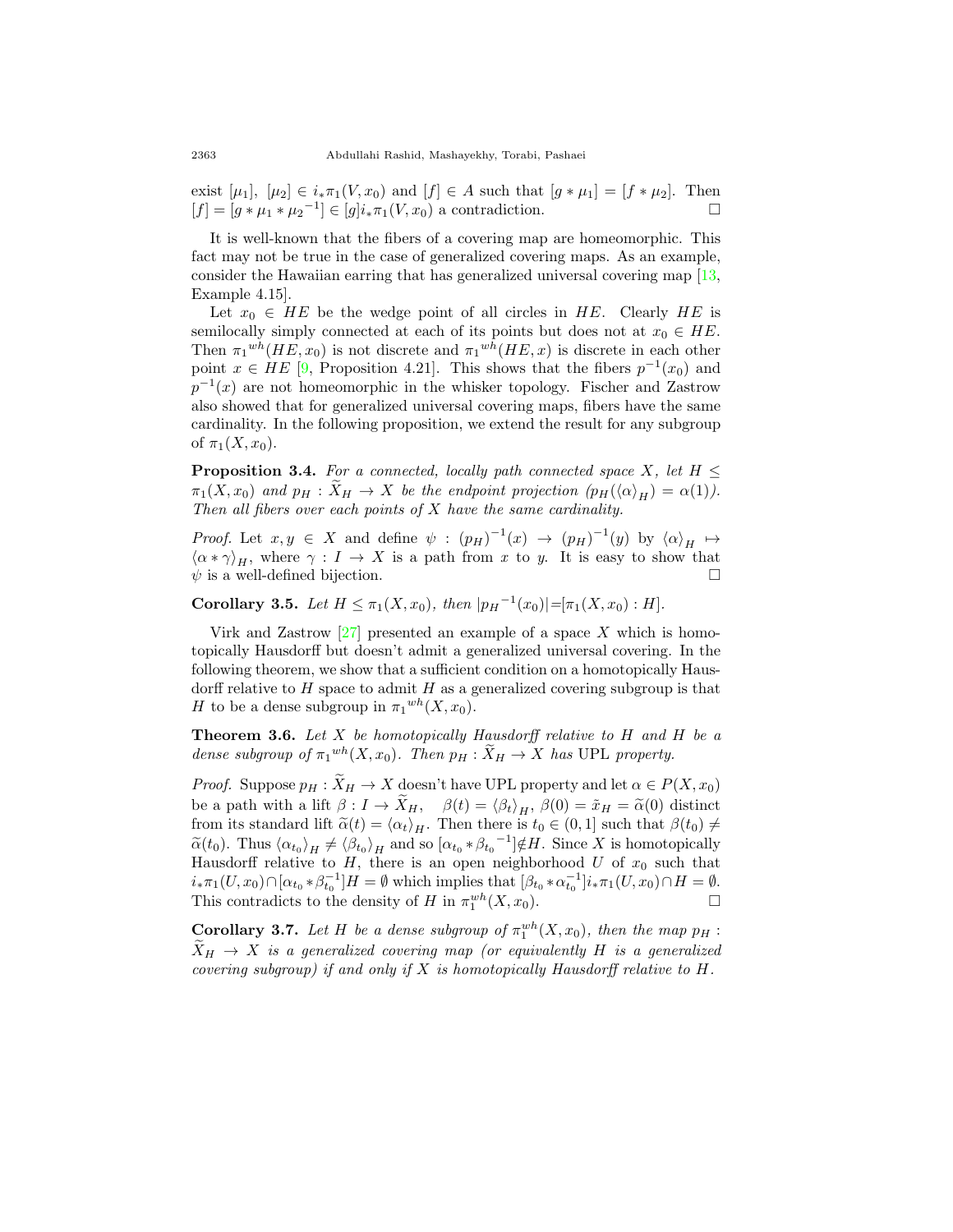Torabi et al. [[24,](#page-22-5) Theorem 2.2] showed that the closure of the trivial subgroup of  $\pi_1^{qtop}(X, x_0)$  contains  $\pi_1^{sg}(X, x_0)$ . In the whisker topology, this closure is equal to  $\pi_1^s(X, x_0)$ .

**Proposition 3.8.** *The closure of the trivial element in*  $\pi_1^{wh}(X, x_0)$  *equals*  $\pi_1^{s}(X, x_0)$ .

*Proof.* If for any  $[f] \in \pi_1^{wh}(X, x_0)$  and each neighborhood *V* of  $x_0$  in  $X$ ,  $1 \in [f]i_*\pi_1(V, x_0)$ , then  $[f]i_*\pi_1(V, x_0) = i_*\pi_1(V, x_0)$ . Thus the closure of the trivial subgroup of the fundamental group equipped with the whisker topology equals with the intersection of all  $i_* \pi_1(V, x_0)$ , where *V* is an open neighborhood of  $x_0$  in *X*. Clearly this intersection only contains small loops at  $x_0$ of  $x_0$  in *X*. Clearly, this intersection only contains small loops at  $x_0$ .

**Proposition 3.9.** *If X is a homotopically Hausdorff relative to H space, then H is a closed subgroup of*  $\pi_1^{wh}(X, x_0)$ *.* 

*Proof.* Let  $[\beta] \in \pi_1(X, x_0) \backslash H$  so  $[\beta^{-1}] \in \pi_1(X, x_0) \backslash H$  and put  $\alpha$  the constant path at  $x_0 \in X$ . Since *X* is homotopically Hausdorff relative to *H*, there exists an open neighborhood *U* of  $x_0$  in *X* such that for every  $[\gamma] \in \pi_1(U, x_0)$ ,  $[\gamma] \notin [\beta^{-1}]H$  and so  $[\beta * \gamma] \notin H$ . Hence  $[\beta]i_* \pi_1(U, x_0) \cap H = \emptyset$  which implies that *H* is a closed subgroup of  $\pi_1^{wh}(X, x_0)$ .

As a consequence of the above proposition, we can state the following corollary using this fact that if  $p_H : \tilde{X}_H \to X$  is a generalized covering map, then *X* is homotopically Hausdorff relative to *H* [\[13](#page-21-0), Proposition 6.4].

**Corollary 3.10.** *If*  $H \leq \pi_1(X, x_0)$  *is a generalized covering subgroup, then H is a closed subgroup of*  $\pi_1^{wh}(X, x_0)$ *.* 

If  $H \leq \pi_1^{qtop}(X, x_0)$  is a closed subgroup, then  $p_H : \widetilde{X}_H \to X$  has UPL property [[7,](#page-21-10) Theorem 11]. This result will be changed when the fundamental group equipped with the whisker topology.

Question 3.11. If  $H \leq \pi_1(X, x_0)$  is a closed subgroup of  $\pi_1^{wh}(X, x_0)$ , then when dose  $p_H : \widetilde{X}_H \to X$  have the UPL property?

As mentioned before, in both the whisker topology and the compact-open topology on the fundamental group every open subgroups are also closed, but the converse may not hold, in general. Hence an open subgroup may illustrate some properties which does not hold for the closed one. Therefore, a question may be raised naturally that if *H* is an open subgroup of  $\pi_1^{wh}(X, x_0)$ , then whether  $p_H : \tilde{X}_H \to X$  has the UPL property or not? By the following example we show that there is an open (also closed) normal subgroup of the fundamental group equipped with the whisker topology that is not a generalized covering subgroup.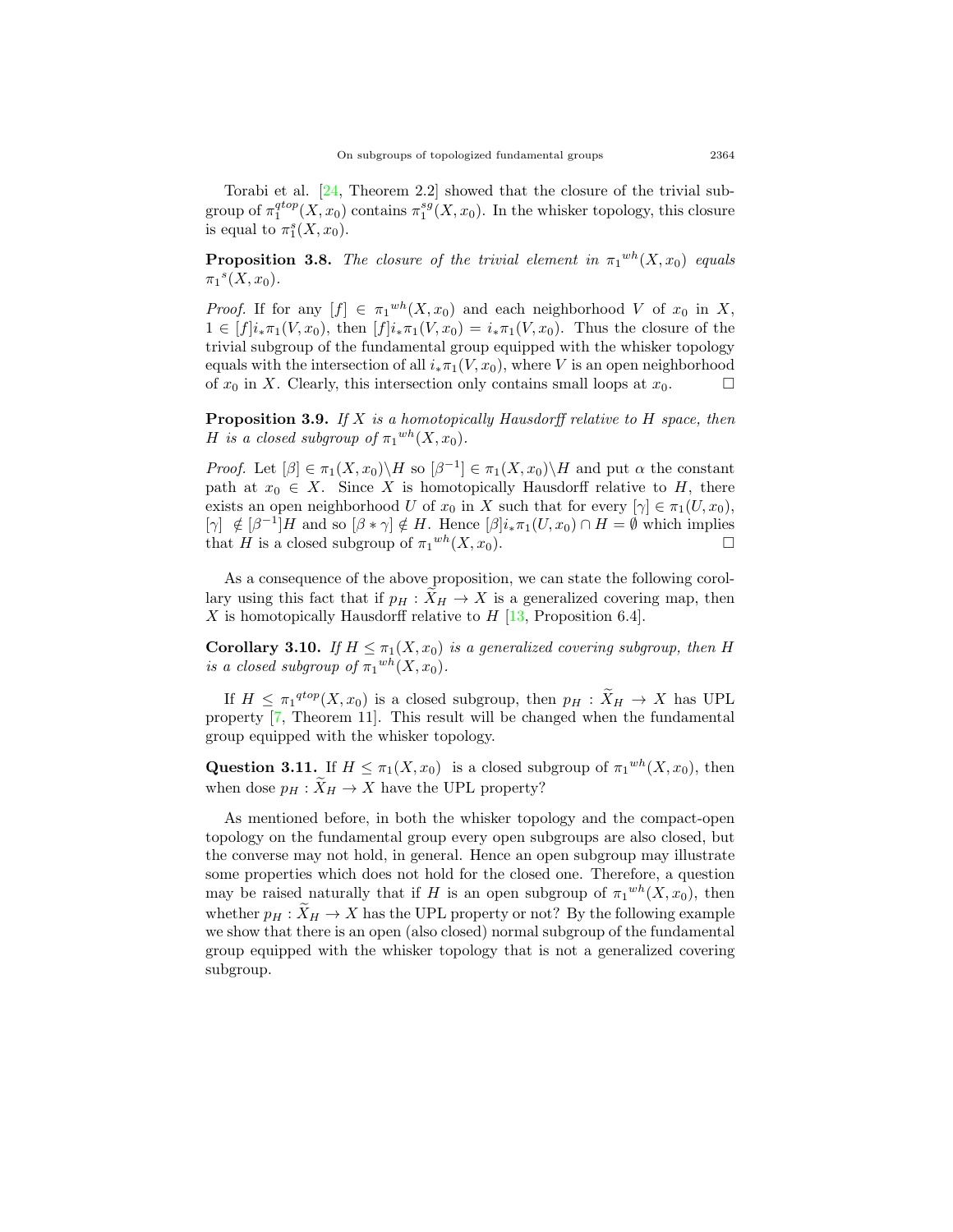**Example 3.12.** Consider the *Harmonic Archipelago*, *HA* (see [\[26](#page-22-2)]). Let  $a \in \mathbb{R}$ *HA* be the canonical based point and put  $b \neq a$  be another point. Using [[9,](#page-21-8) Proposition 4.21],  $\pi_1^{wh}(HA, b)$  is discrete. Thus the trivial subgroup of  $\pi_1^{wh}(HA, b)$  is an open and closed subgroup. It is clearly a normal subgroup.

On the other hand,  $\pi_1^{sg}(HA, b) = \pi_1(HA, b)$  (see [[24,](#page-22-5) Remark 2.11]). Then by Proposition [2.4](#page-6-0),  $\pi_1^{gc}(HA, b) = \pi_1(HA, b)$ . Hence there is only the trivial generalized covering which is also a covering. Therefore  $\pi_1^{gc}(HA, b) \neq 1$  and so (*HA, b*) has no categorical generalized universal covering. Thus the trivial subgroup is not a generalized covering subgroup.

For every subgroup  $H \leq \pi_1^{wh}(X, x_0)$ , there is a homeomorphism  $h$ :  $p_H^{-1}(x_0) \rightarrow \pi_1^{wh}(X,x_0)/H$  when  $\pi_1^{wh}(X,x_0)/H$  is as quotient space of  $\pi_1^{wh}(X, x_0)$  with the quotient topology. Let  $h : \langle \alpha \rangle_H \mapsto [\alpha]H$ , then the following diagram commutes when *s* is defined by  $\langle \alpha \rangle_e \mapsto \langle \alpha \rangle_H$ . Clearly *s* is a quotient map and *f* is a homeomorphism. Since *q* is a quotient map, *h* is a homeomorphism.

$$
p^{-1}(x_0) \xrightarrow{f} \pi_1^{wh}(X, x_0)
$$
  

$$
s \downarrow \qquad \qquad \downarrow q
$$
  

$$
p_H^{-1}(x_0) \xrightarrow{h} \pi_1^{wh}(X, x_0)/H.
$$

Clearly, for every normal subgroup  $H \leq \pi_1^{wh}(X, x_0)$ , the fiber  $p_H^{-1}(x_0)$ will be a group by the binary operation  $\psi : (p_H^{-1}(x_0))^{wh} \times (p_H^{-1}(x_0))^{wh} \to$  $((p<sub>H</sub><sup>-1</sup>(x<sub>0</sub>))<sup>wh</sup>$  defined by  $\psi(\langle \alpha \rangle_H, \langle \beta \rangle_H) = \langle \alpha * \beta \rangle_H$ . In general, there is a useful action for any subgroup  $H \leq \pi_1(X, x_0)$  that may help to explain the structure of  $p_H^{-1}(x_0)$ . The map  $*_H: p_H^{-1}(x_0) \times \pi_1(X, x_0) \to p_H^{-1}(x_0)$  defined by  $*_H(\langle \alpha \rangle_H, [\gamma] ) = \langle \alpha * \gamma \rangle_H$  is a group action with the following properties:

- (1) If  $\tilde{x} = \langle \alpha \rangle_H \in p_H^{-1}(x_0)$ , then the stabilizer of  $\tilde{x}$  is  $[\alpha^{-1}H\alpha]$ .
- (2)  $O(\langle e_0 \rangle_H) = \langle e_0 \rangle_H * \pi_1(X, x_0) = p_H^{-1}(x_0)$ , where  $O(\langle \alpha \rangle_H)$  is the orbit of  $\langle \alpha \rangle$ <sub>*H*</sub>.

Part 1 holds since if  $\pi_1(X, x_0)_{\tilde{x}} =: \{ [g] \in \pi_1(X, x_0) \mid \tilde{x} *_{H} [g] = \tilde{x} \}$  is the stabilizer of  $\tilde{x} \in p_H^{-1}(x_0)$ , then  $\pi_1(X, x_0)_{\tilde{x}} = \{[g] \in \pi_1(X, x_0) \mid \langle \alpha * g \rangle_H =$  $\langle \alpha \rangle_H$ } = {[g]  $\in \pi_1(X, x_0) \mid [\alpha * g * \alpha^{-1}] \in H$ }. Therefore,  $\pi_1(X, x_0)_{\tilde{x}}$  =  $\left[\alpha^{-1}H\alpha\right]$ , where  $\left\langle \alpha\right\rangle_H = \tilde{x}$ . The second part is a trivial consequence of part 1. This action easily implies another simple proof for  $|p_H^{-1}(x_0)| = [\pi_1(X, x_0) : H]$ , because  $|p_H^{-1}(x_0)| = |o(e_H)| = [\pi_1(X, x_0) : \pi_1(X, x_0)_{e_H}] = [\pi_1(X, x_0) : H].$ 

In the following corollary parts 1, 2 and 3 are immediate consequences of Proposition [3.4](#page-15-0). Part 4 is a consequences of the above argument.

**Corollary 3.13.** Let  $p_H : \widetilde{X}_H \to X$  be a generalized covering map, then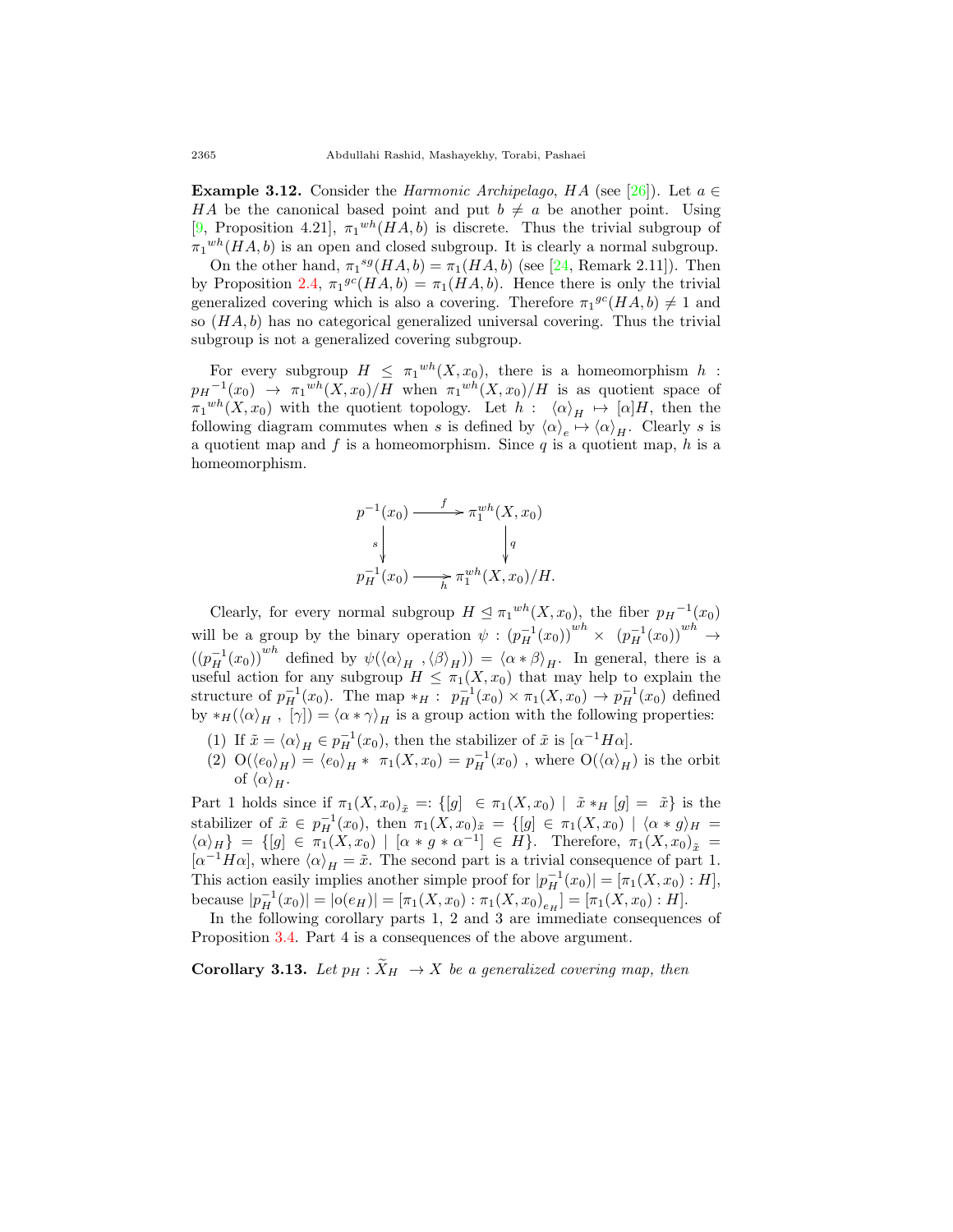- (1) *For every pair*  $\tilde{x}_1, \tilde{x}_0 \in p_H^{-1}(x_0)$ , the subgroups  $(p_H)_*\pi_1(\tilde{X}_H, \tilde{x}_0)$  and  $(p_H)_{*} \pi_1(X_H, \tilde{x}_1)$  are conjugate subgroups of  $\pi_1(X, x_0)$ .
- $(P_H^{-1}(x_0)) = [\pi_1(X, x_0) : (p_H)_*\pi_1(X_H, \langle e_0 \rangle_H)].$
- (3) If  $K \leq \pi_1(X, x_0)$  is conjugate to  $(p_H)_*\pi_1(X_H, \tilde{x})$  for  $\tilde{x} = \langle \alpha \rangle_H \in$  $p_H^{-1}(x_0)$ , then  $K = (p_H)_*\pi_1(\widetilde{X}_H, \widetilde{y})$  for some  $\widetilde{y} = \langle \alpha * \gamma \rangle_H$ , where  $(p_H)_*\pi_1(\tilde{X}_H, \tilde{x}) = [\gamma]K[\gamma^{-1}].$
- $(4) |O(\langle \alpha \rangle_H)| = [\pi_1(X, x_0) : [\alpha^{-1}H\alpha]].$

Similar to the trivial case  $H = 1$ , there is a bijection  $\varphi : \langle \alpha \rangle_H * H$  $i_*\pi_1(U,x_0) \to (\langle \alpha \rangle_H, U) \cap p_H^{-1}(x_0)$  defined by  $(\langle \alpha \rangle_H *_H [\gamma]) = \langle \alpha * \gamma \rangle_H$ , for every  $H \leq \pi_1(X, x_0)$ , any  $\langle \alpha \rangle_H \in p_H^{-1}(x_0)$  and every open neighborhood *U* of  $x_0$ , where  $p_H : \tilde{X}_H \to X$  is the endpoint projection map. The above action extends Proposition [3.2](#page-13-0) for every normal subgroup *H*. The following corollary is a direct consequence of the assertion from the previous page since  $p_H^{-1}(x_0)$ is homeomorphic to a quotient of  $\pi_1^{wh}(X, x_0)$ .

**Corollary 3.14.** Let *H* be a normal subgroup of  $\pi_1(X, x_0)$ , then  $p_H^{-1}(x_0)$  is a *homogenous space.*

### <span id="page-18-0"></span>4. **Semilocally (Path) Connectedness with Respect to a Subgroup**

It is well-known that semilocally simply connectedness plays an important role in the covering space theory. For example, a locally path connected space has universal covering if and only if it is semilocally simply connected. Recall that a space *X* is called semilocally simply connected at  $x \in X$  if there exists an open neighborhood *U of x* such that all loops in *U* at *x* are nullhomotopic in  $X$ . Moreover, a space is called semilocally simply connected if it is semilocally simply connected at each of its points. In this section, we extend these concepts to any subgroup of the fundamental group and introduce their topological equivalences.

**Definition 4.1.** Let *X* be a topological space and *H* be a subgroup of  $\pi_1(X, x_0)$ . Then we define the following notions.

- (i) *X* is called *semilocally H-connected at*  $x_0 \in X$  if there exists an open neighborhood *U of*  $x_0$  with  $i_*\pi_1(U, x_0) \leq H$ .
- (ii) *X* is called *semilocally path H-connected* if for every path  $\alpha$  beginning at *x*<sub>0</sub> there exists an open neighborhood  $U_{\alpha}$  of  $\alpha(1)$  with  $i_{*}\pi_{1}(U_{\alpha}, \alpha(1)) \leq$  $[\alpha^{-1}H\alpha]$ , where  $[\alpha^{-1}H\alpha] = \{[\alpha^{-1}\gamma\alpha] \mid [\gamma] \in H\}$ .
- (iii) *X* is called *semilocally H*-connected if for every  $x \in X$  and for every path  $\alpha$  from  $x_0$  to  $x$ , the space  $X$  is semilocally  $\left[\alpha^{-1}H\alpha\right]$ -connected at *x ∈ X*.

Note that in the case of trivial subgroup  $H = e$  both of semilocally path *H*-connected and semilocally *H*-connected properties coincide with the semi locally simply connected property.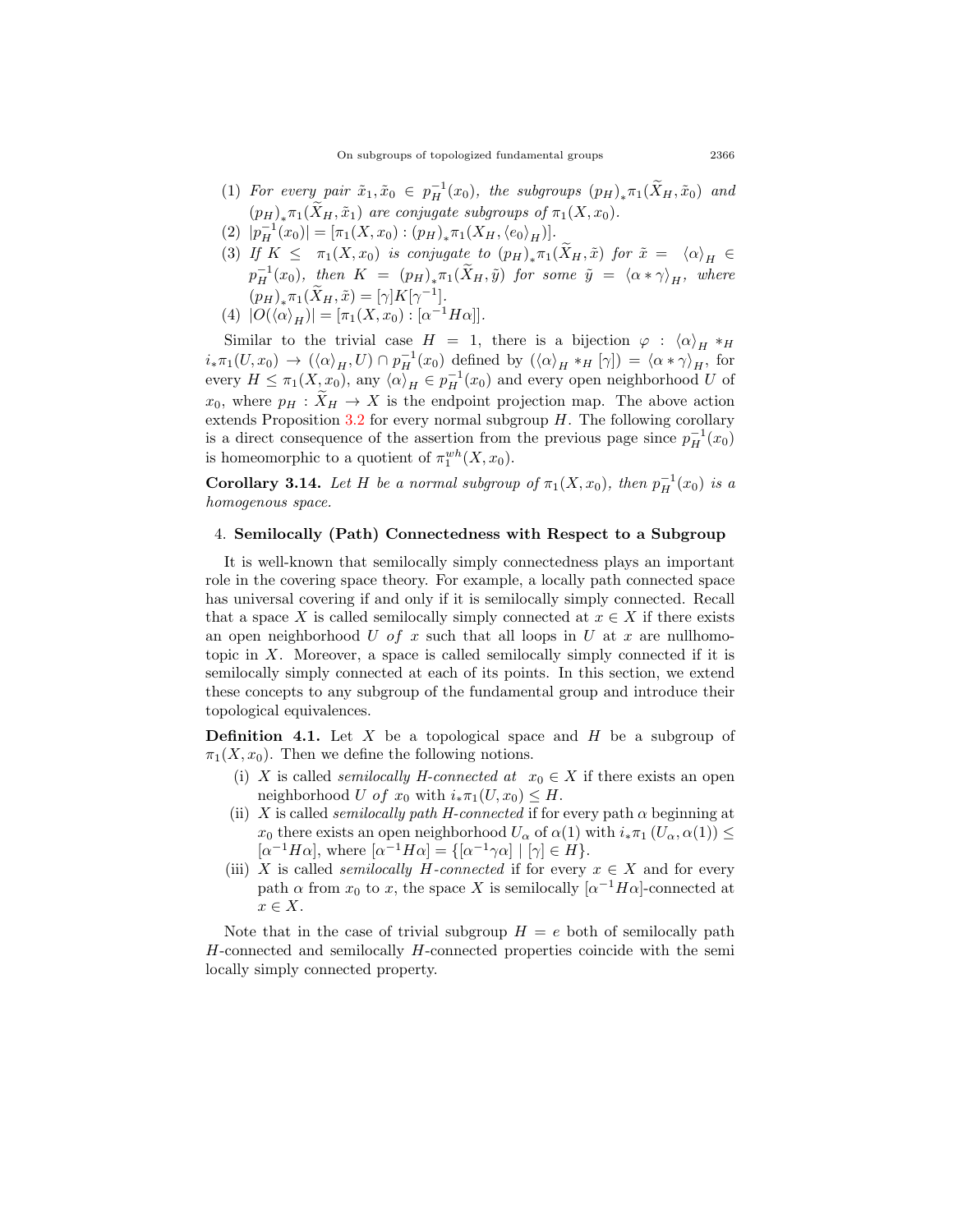**Theorem 4.2.** *Let*  $H \leq \pi_1(X, x_0)$ *, then X is semilocally H-connected at*  $x_0 \in$ X if and only if H is an open subgroup of  $\pi_1^{wh}(X, x_0)$ .

*Proof.* Let *X* be semilocally *H*-connected at  $x_0 \in X$ , i.e., there exists an open neighborhood *U of*  $x_0$  such that  $i_*\pi_1(U, x_0) \leq H$ . Thus for every  $[\alpha] \in H$ ,  $[\alpha]$ *i*<sub>\*</sub> $\pi_1(U, x_0) \leq H$ . By Lemma [3.1,](#page-12-2) *H* is an open subgroup of  $\pi_1^{wh}(X, x_0)$ . Conversely, let  $[\alpha] \in H$ . Since *H* is an open subgroup of  $\pi_1^{wh}(X, x_0)$  then there exists an open neighborhood *U of x*<sub>0</sub> such that  $[\alpha]$ *i*<sub>*\**</sub> $\pi_1(U, x_0) \leq H$ . Therefore,  $i_*\pi_1(U, x_0) \leq [\alpha^{-1}]H = H$ . Hence *X* is semilocally *H*-connected at  $x_0 \in X$ . □

Naturally, semilocally *H*-connectedness at a point depends on the choice of the point. For instance, the Hawaiian earring  $(HE, a)$  is semilocally simply connected at  $x \in HE$ , where *x* is any non-based point,  $x \neq a$ , and clearly it is not semilocally simply connected at  $a \in HE$ .

We recall from [\[25](#page-22-3)] that the Spanier group  $\pi(\mathcal{U}, x_0)$  with respect to an open cover  $\mathcal{U} = \{U_i \mid i \in I\}$  is defined to be the subgroup of  $\pi_1(X, x_0)$  which contains all homotopy classes having representatives of the following type:

$$
\prod_{j=1}^n \alpha_j \beta_j \alpha_j^{-1},
$$

where  $\alpha_j$ 's are arbitrary path starting at  $x_0$  and each  $\beta_j$  is a loop inside of the open set  $U_j \in \mathcal{U}$ .

Also, we recall from [\[25](#page-22-3), Definition 3.1] that the path Spanier group  $\tilde{\pi}(\mathcal{V}, x_0)$ with respect to a path open cover  $V = \{V_\alpha \mid \alpha \in P(X, x_0)\}\$  of X such that  $\alpha(1) \in V_\alpha$  for every  $\alpha \in P(X, x_0)$ , is defined to be the subgroup of  $\pi_1(X, x_0)$ which contains all homotopy classes having representatives of the following type:

$$
\prod_{j=1}^n \alpha_j \beta_j \alpha_j^{-1},
$$

where  $\alpha_j$ 's are arbitrary path starting at  $x_0$  and each  $\beta_j$  is a loop inside of the open set  $V_{\alpha_j}$  for all  $j \in \{1, 2, \ldots, n\}$ .

Let  $X$  be semilocally path  $H$ -connected, then by the definition, for every path  $\alpha \in p(X, x_0)$ , there exists an open neighborhood  $V_\alpha$  which for every loop  $\gamma : (I, I) \rightarrow (V_\alpha, \alpha(1)), [\gamma] \in [\alpha^{-1}H\alpha]$  if and only if  $[\alpha^{-1}\gamma\alpha] \in H$ . Put  $V = \{V_\alpha \mid \alpha \in P(X, x_0)\}\$ and construct  $\tilde{\pi}(V, x_0)$  such as the above. It implies easily that  $\tilde{\pi}(V, x_0) \leq H$ . On the other hand, Torabi et al. [[25](#page-22-3), Theorem 4.1] showed that *H* is an open subgroup of  $\pi_1^{qtop}(X, x_0)$  if and only if there exists a path open cover *V* of  $x_0$  such that  $\tilde{\pi}(V, x_0) \leq H$ . The result can be seen in the following proposition.

<span id="page-19-0"></span>**Proposition 4.3.** *A connected, locally path connected space X is semilocally path H-connected for*  $H \leq \pi_1(X, x_0)$  *if and only if H is an open subgroup of*  $\pi_1^{qtop}(X, x_0)$ .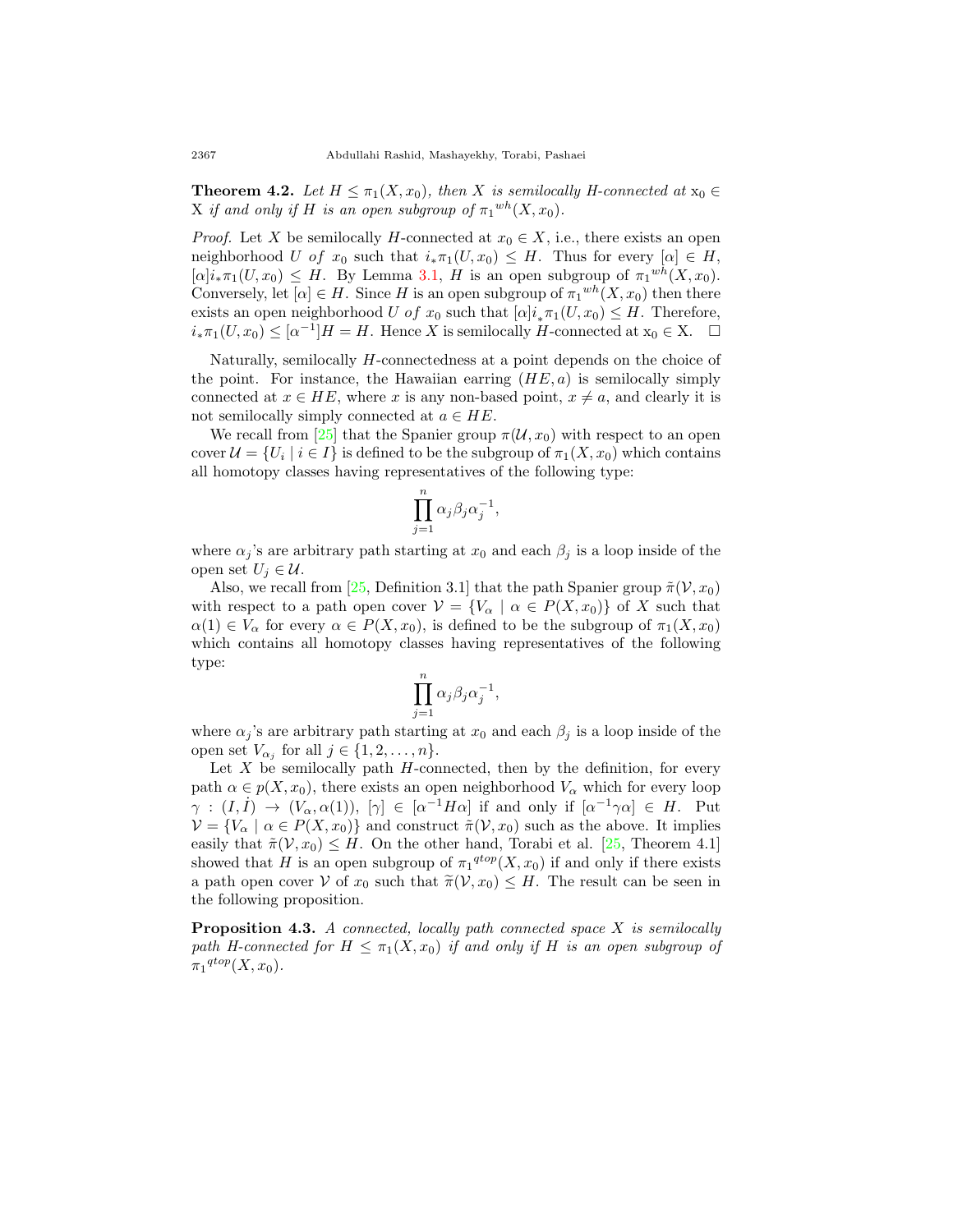**Corollary 4.4.** *For a connected, locally path connected space X, the categorical equality*  $SCov(X) = GCov(X)$  *holds if and only if* X *is semilocally path*  $\pi_1^{gc}(X, x_0)$ -connected.

*Proof.* Assume that the categorical equality  $SCov(X) = GCov(X)$  holds, then every generalized covering subgroup and so  $\pi_1^{gc}(X, x_0)$  is a semicovering subgroup. By  $[25,$  $[25,$  $[25,$  Theorem 4.1 there is a path open cover *V* of *X* such that  $\widetilde{\pi}(\mathcal{V}, x_0) \leq \pi_1^{gc}(X, x_0)$ . Using Proposition [4.3](#page-19-0), since  $\widetilde{\pi}(\mathcal{V}, x_0)$  is open, *X* is semilocally path  $\pi_1^{gc}(X, x_0)$ -connected. By a similar argument, one can prove the converse.  $\Box$ 

**Corollary 4.5.** *If X is homotopicaly Hausdorff relative to H and the index of H* in  $\pi_1(X, x_0)$  *is finite, then X is semilocally path H-connected.* 

*Proof.* Since the index of *H* in  $\pi_1(X, x_0)$  is finite, by Proposition [2.15,](#page-10-0) *H* is an open subgroup of  $\pi_1^{qtop}(X, x_0)$ . The result follows by Proposition [4.3](#page-19-0). □

The following proposition states same result for semilocally H-connected spaces.

<span id="page-20-0"></span>**Proposition 4.6.** *A connected, locally path connected space X is semilocally* H-connected for  $H \leq \pi_1(X, x_0)$  if and only if H is a covering subgroup of  $\pi_1(X, x_0)$ .

*Proof.* Remember that *H* is a covering subgroup of  $\pi_1(X, x_0)$  if and only if there is an open cover *U* of *X* such that the Spanier subgroup  $\pi(\mathcal{U}, x_0)$  of  $\pi_1(X, x_0)$  is a subgroup of *H* (see [\[23](#page-22-4)]). Let  $H \leq \pi_1(X, x_0)$  and assume that *X* is semilocally *H*-connected space, then for every  $x \in X$  and for any path  $\alpha : x_0 \mapsto x$ , there is an open neighborhood *U* at *x* such that  $i_* \pi_1(U, x) \leq [\alpha^{-1} H \alpha]$ , equivalently,  $[\alpha]$ *i*<sub>\*</sub> $\pi_1(U, x)[\alpha^{-1}] \leq H$ . Put  $\mathcal{U} = \{U \mid x \in X, \alpha : x_0 \mapsto x\}$ . It is clear that *U* is an open cover of *X* and  $\pi(\mathcal{U}, x_0) \leq H$ . Similarly, one can prove the converse.  $\Box$ 

**Corollary 4.7.** *For a connected, locally path connected space X, the categorical equality*  $G\text{Cov}(X) = \text{Cov}(X)$  *holds if and only if X is semilocally*  $\pi_1^{gc}(X, x_0)$ *connected.*

*Proof.* Assume that *X* is semilocally  $\pi_1{}^{gc}(X, x_0)$ -connected. Using Proposition [4.6,](#page-20-0)  $\pi_1^{gc}(X, x_0)$  is a covering subgroup of  $\pi_1(X, x_0)$ . Let H be a generalized covering subgroup of  $\pi_1(X, x_0)$ , then clearly  $\pi_1^{gc}(X, x_0) \leq H$ . By [\[21](#page-22-0), Proposition 3.3], *H* is a covering subgroup. Therefore  $GCov(X) \leq Cov(X)$ . The equality holds from Remark [2.18.](#page-11-0) Conversely, if  $GCov(X) = Cov(X)$ , then clearly  $\pi_1^{gc}(X, x_0)$  is a covering subgroup of  $\pi_1(X, x_0)$  and so by Proposition [4.6](#page-20-0) *X* is semilocally  $\pi_1^{gc}(X, x_0)$ -connected.  $\square$ 

**Corollary 4.8.** *If X is a connected, locally path connected and semi locally*  $\pi_1^{gc}(X, x_0)$ -connected space, then  $\pi_1^{gc}(X, x_0) = \pi_1^{sp}(X, x_0)$  and X is coverable *in the sense of* [[21\]](#page-22-0)*.*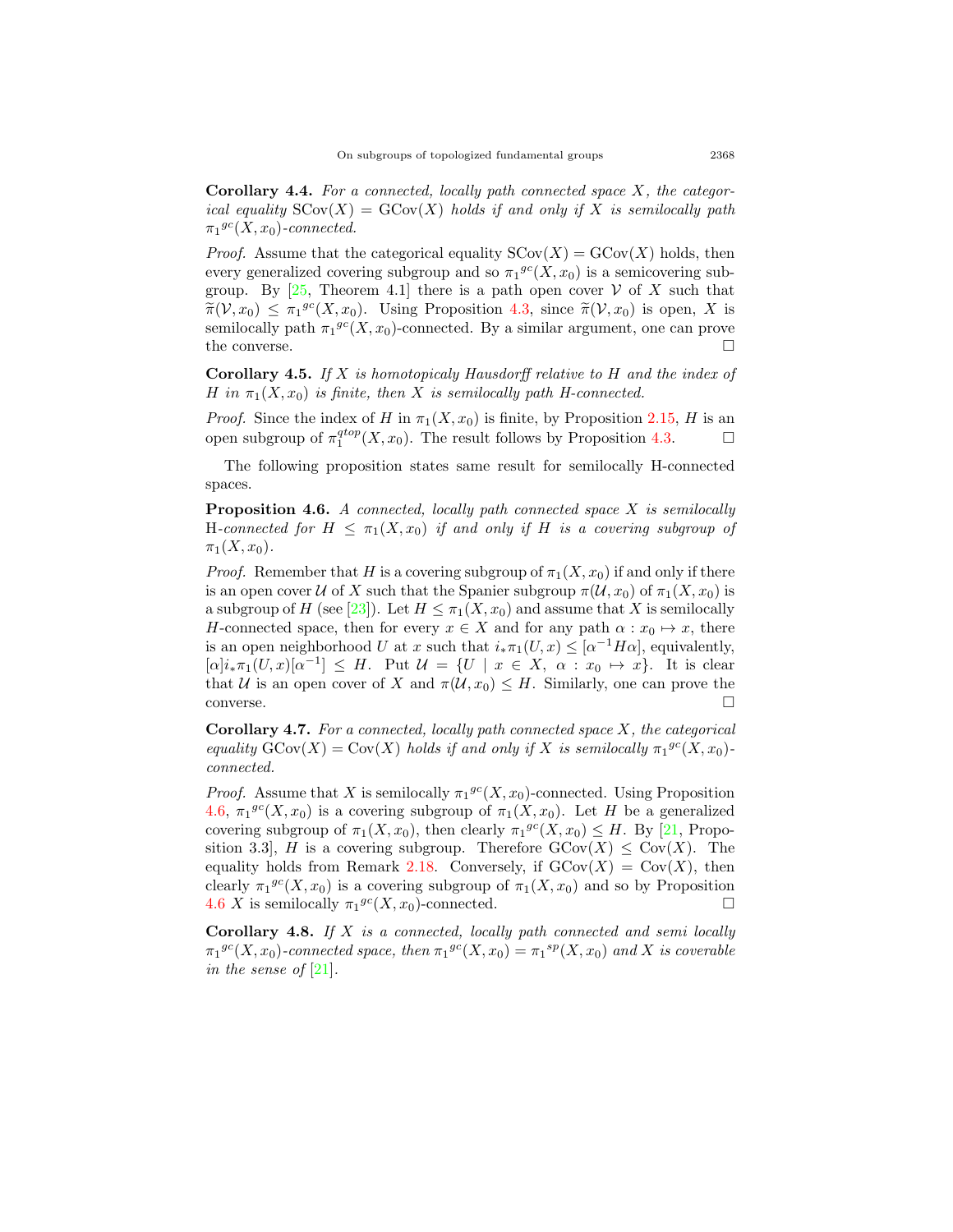**Corollary 4.9.** *Every semilocally H-connected space is semilocally path Hconnected.*

#### **Acknowledgements**

The authors thank the referee for his/her careful reading and useful suggestions.

This research was supported by a grant from Ferdowsi University of Mashhad-Graduate Studies (No. 37742).

#### **REFERENCES**

- <span id="page-21-9"></span>[1] A. Arhangelskii and M. Tkachenko, Topological Groups and Related Structures, Atlantis Studies in Mathematics, 1, Atlantis Press, Paris, 2008.
- <span id="page-21-3"></span>[2] D. Biss, The topological fundamental group and generalized covering spaces, *Topology Appl.* **124** (2002) 355–371.
- <span id="page-21-4"></span>[3] J. Brazas, Semicoverings: a generalization of covering space theory, *Homology Homotopy Appl.* **14** (2012) 33–63.
- <span id="page-21-6"></span>[4] J. Brazas, The fundamental group as topological group, *Topology Appl.* **160** (2013) 170–188.
- <span id="page-21-7"></span>[5] J. Brazas, Semicoverings, coverings, overlays and open subgroups of the quasitopological fundamental group, *Topology Proc.* **44** (2014) 285–313.
- <span id="page-21-5"></span>[6] J. Brazas, Generalized covering space theories, *Theory Appl. Categ.* **30** (2015) 1132– 1162.
- <span id="page-21-10"></span>[7] J. Brazas and P. Fabel, On fundamental group with the quotient topology, *J. Homotopy Relat. Struct.* **10** (2015) 71–91.
- <span id="page-21-16"></span>[8] N. Brodskiy, J. Dydak, B. Labuz and A. Mitra, Covering maps for locally path connected spaces, *Fund. Math.* **10** (2008) 13–46.
- <span id="page-21-8"></span>[9] N. Brodskiy, J. Dydak, B. Labuz and A. Mitra, Topological and uniform structures on universal covering spaces, Arxiv:1206.0071v1 [math.AT].
- <span id="page-21-17"></span>[10] J.W. Cannon and G. Conner, The combinatorial structure of the Hawaiian earring group, *Topology Appl.* **106** (2000) 225–271.
- <span id="page-21-11"></span>[11] G. Conner, M. Meilstrup, D. Repovs, A. Zastrow and M. Zeljko, On small homotopies of loops, *Topology Appl.* **158** (2011) 397–408.
- <span id="page-21-2"></span>[12] H. Fischer, D. Repovs, Z. Virk and A. Zastrow, On semilocally simply connected spaces, *Topology Appl.* **155** (2008) 1089–1097.
- <span id="page-21-0"></span>[13] H. Fischer and A. Zastrow, Generalized universal covering spaces and the shape group, *Fund. Math.* **197** (2007) 167–196.
- <span id="page-21-15"></span>[14] H. Fischer and A. Zastrow, A core-free semicovering of the Hawaiian Earring, *Topology Appl.* **160** (2013) 1957–1967.
- [15] A. Hatcher, Algebric Topology, Cambridge Univ. Press, 2002.
- <span id="page-21-13"></span>[16] C. Klevdal, A Galois Correspondence with Generalized Covering Spaces, Undergraduate Honors Theses, Paper 956, University of Colorado, Boulder, 2015.
- <span id="page-21-14"></span>[17] M. Kowkabi, H. Torabi and B. Mashayekhy, On the category of local homeomorphisms with the unique path lifting property, in: Proc. 24*th* Iranian Algebra Seminar, p. 96, Kharazmi Univ. 2014.
- <span id="page-21-12"></span>[18] M. Kowkabi, H. Torabi and B. Mashayekhy, On semicovering maps, in: 8*th* Seminar on Geometry and Topology, Amirkabir University of Technology, 2015.
- <span id="page-21-1"></span>[19] B. Mashayekhy, A. Pakdaman and H. Torabi, Spanier spaces and covering theory of non-homotopically path Hausdorff spaces, *Georgian Math. J.* **20** (2013) 303–317.